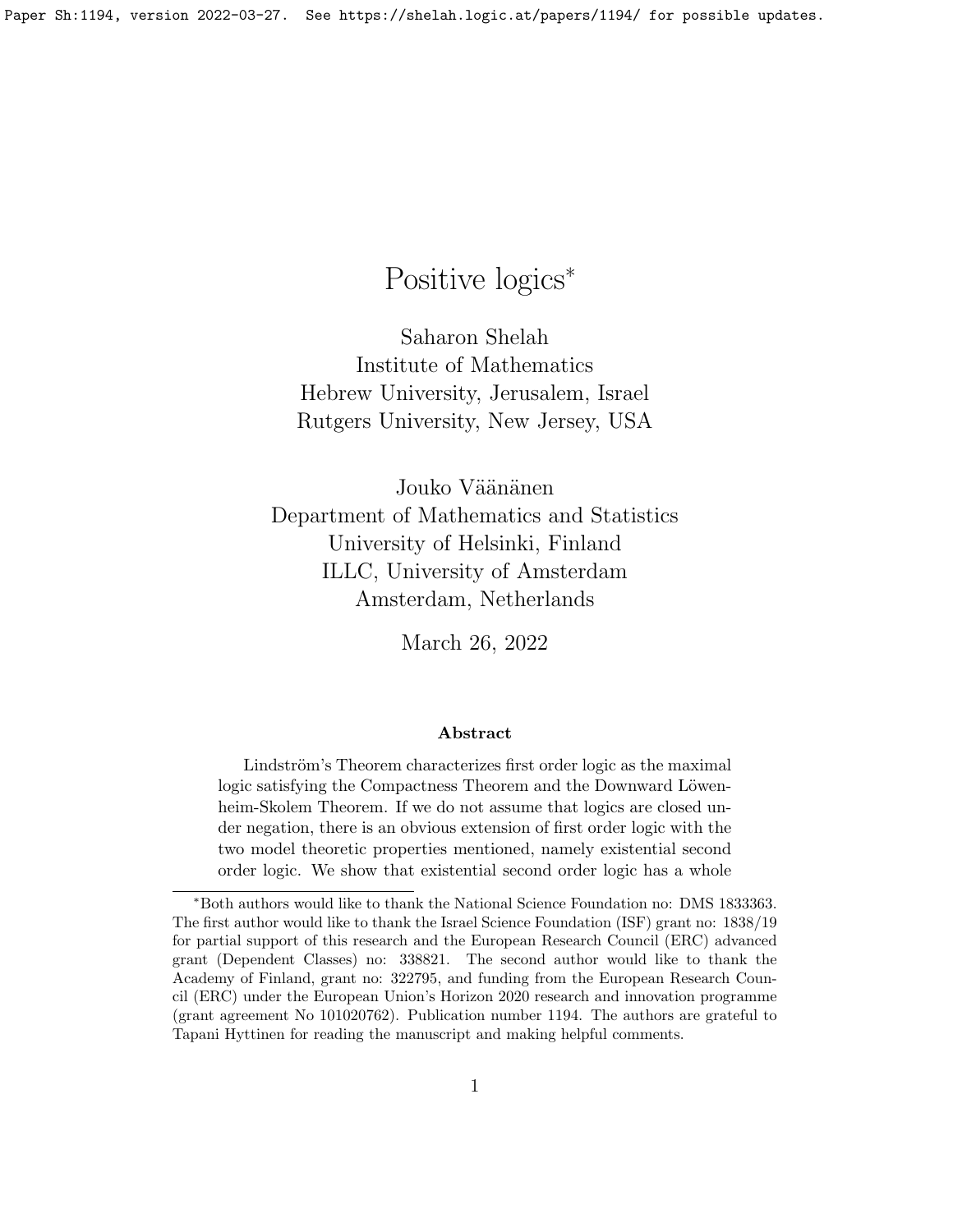family of proper extensions satisfying the Compactness Theorem and the Downward Löwenheim-Skolem Theorem. Furthermore, we show that in the context of negation-less logics, positive logics, as we call them, there is no strongest extension of first order logic with the Compactness Theorem and the Downward Löwenheim-Skolem Theorem.

# 1 Introduction

Our motivating question in this paper is whether we can generalize Lindström's Theorem from first order logic to  $\Sigma_1^1$ , that is, existential second order logic. In the case of first order logic Lindström's Theorem says that first order logic is maximal with the Compactness  $\text{Theorem}^1$  $\text{Theorem}^1$  and the Downward Löwen-heim-Skolem Theorem<sup>[2](#page-1-1)</sup> among logics satisfying some minimal closure conditions [\[10\]](#page-20-0). One of the assumed closure conditions is closure under negation. What happens if we drop this assumption? It seems that this question was first explicitly raised in [\[7\]](#page-19-0). The Compactness Theorem and the Downward Löwenheim-Skolem Theorem make perfect sense, whether we have negation or not. These two conditions make no reference to negation.

Inearlier related work  $([14])$  $([14])$  $([14])$  we showed that a strong form of Lindström's Theorem fails for extensions of  $L_{\kappa\omega}$  and  $L_{\kappa\kappa}$ : For weakly compact  $\kappa$  there is no strongest extension of  $L_{\kappa\omega}$  with the  $(\kappa, \kappa)$ -compactness property and the Löwenheim-Skolem Theorem down to  $\kappa$ . With an additional set-theoretic assumption, there is no strongest extension of  $L_{\kappa\kappa}$  with the  $(\kappa, \kappa)$ -Compactness Theorem and the Löwenheim-Skolem theorem down to  $\lt \kappa$ .

Obviously first order logic itself is not maximal if negation is dropped because existential second order logic  $\Sigma^1_1$ , and even  $\Sigma^1_{1,\delta}$  (also denoted  $PC_{\Delta}$ ), i.e. existential second order quantifiers followed by a countable conjunction of first order sentences, which clearly satisfy both the Compactness Theorem and the Downward Löwenheim-Skolem Theorem, also properly extend first order logic.

<span id="page-1-0"></span><sup>&</sup>lt;sup>1</sup>The  $(\kappa, \lambda)$ -Compactness Theorem says: Every theory of size  $\leq \kappa$ , every subset of size  $< \lambda$  of which has a model, has a model. Compactness Theorem means  $(\omega, \omega)$ -Compactness Theorem.

<span id="page-1-1"></span><sup>&</sup>lt;sup>2</sup>The Downward Löwenheim-Skolem Theorem down to  $\kappa$  says: Every sentence in a countable vocabulary, which has a model of size  $\leq \kappa$ . "Down to  $\lt \kappa$ " means "has a model of size  $\lt k$ ". The Downward Löwenheim-Skolem Theorem means the Löwenheim-Skolem Theorem down to  $\aleph_0$ .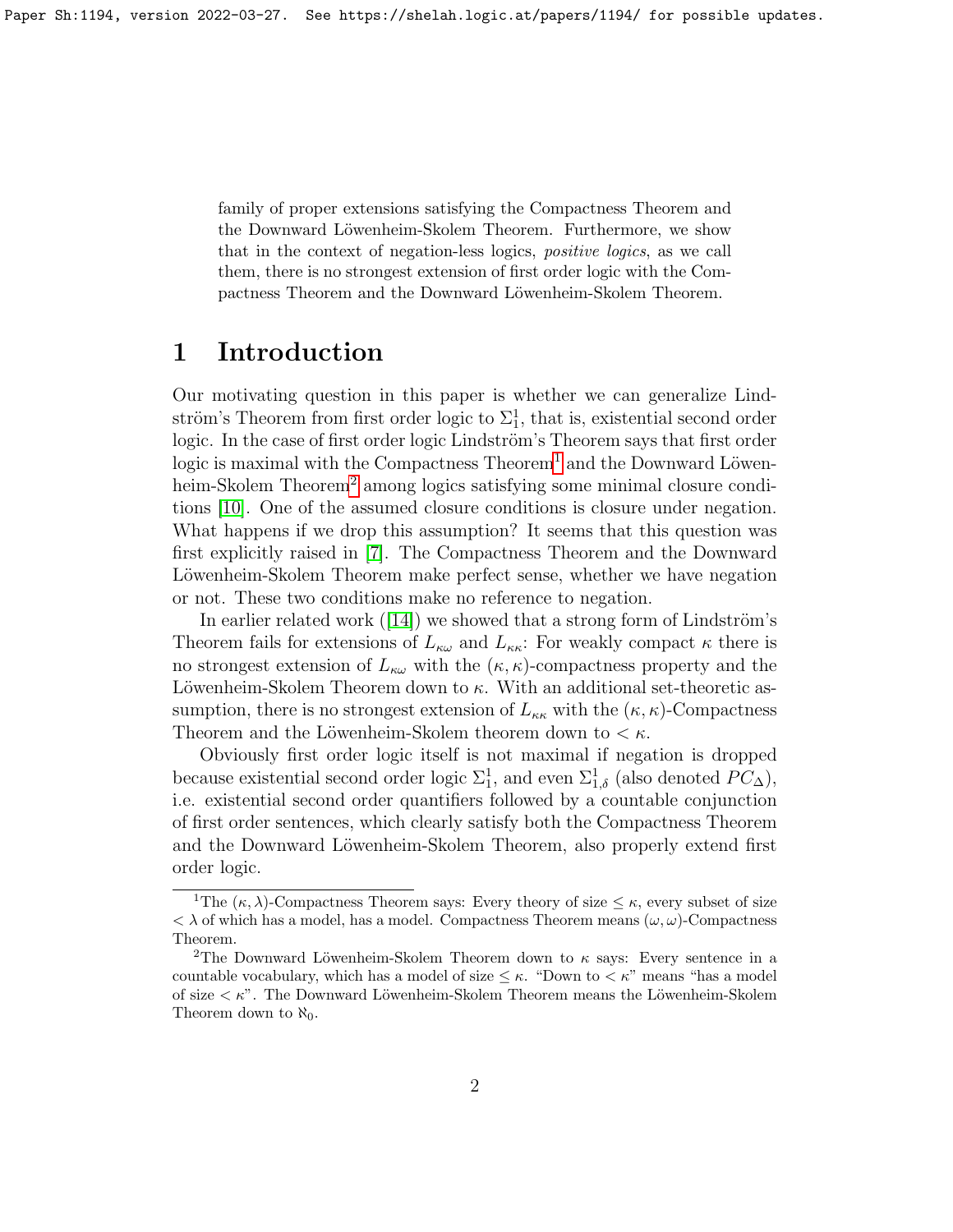We are led to the following (interrelated) questions, all in the context of logics where closure under negation is not assumed:

Question 1: Is  $\Sigma_1^1$  (or rather  $\Sigma_{1,\delta}^1$ ) maximal among logics satisfying the Compactness Theorem and the Downward Löwenheim-Skolem Theorem?

Question 2: Is there an extension of  $\Sigma_1^1$  (or  $\Sigma_{1,\delta}^1$ ) which is maximal among logics satisfying the Compactness Theorem and the Downward Löwenheim-Skolem Theorem?

Question 3: Is there a characterization of  $\Sigma_1^1$  (or  $\Sigma_{1,\delta}^1$ ) as maximal among logics satisfying some model-theoretic conditions?

Question 4: Is there an extension of  $\Sigma_1^1$  (or  $\Sigma_{1,\delta}^1$ ) which is maximal (or even strongest) among logics satisfying some model-theoretic conditions?

In this paper we formulate Questions 1 and 2 in exact terms. We answer Question 1 negatively. As to Question 2 we show that there is no strongest<sup>[3](#page-2-0)</sup> extension of  $\Sigma_1^1$  satisfying the Compactness Theorem and the Downward Löwenheim-Skolem Theorem. The existence of a maximal one (which has no proper such extension) remains open. Questions 3 and 4 remain completely unanswered. Admittedly, Question 4 is a little vague as both "extension" and "model-theoretical conditions" are left open.

To answer the above Questions 1 and 2 we introduce a family of new generalized quantifiers associated with the very natural and intuitive concept of the density of a set of reals. These quantifiers are defined for the purpose of solving the said questions and may lack wider relevance, although the general study of logics without negation is so undeveloped that it may be too early to say what is relevant and what is not.

**Notation:** We use  $\mathcal M$  and  $\mathcal N$  to denote structures, and  $M$  and  $N$  to denote their universes, respectively. For finite sequences s and sets a, we use  $s \hat{ } (a)$ to denote the extension of s by the set a. For sequences of length  $\leq \omega$ ,  $s \triangleleft s'$ means that s is an initial segment of  $s'$ . The empty sequence is denoted  $\emptyset$ . A subset A of  $2^{\omega}$  is said to be *dense* if for all  $s \in 2^{<\omega}$  there is  $s' \in A$  such that  $s \triangleleft s'$ . We use  $\mathbb{P}(\omega)$  to denote the power-set of  $\omega$ .

<span id="page-2-0"></span><sup>3</sup>By strongest extension we mean one which contains every other as a sublogic.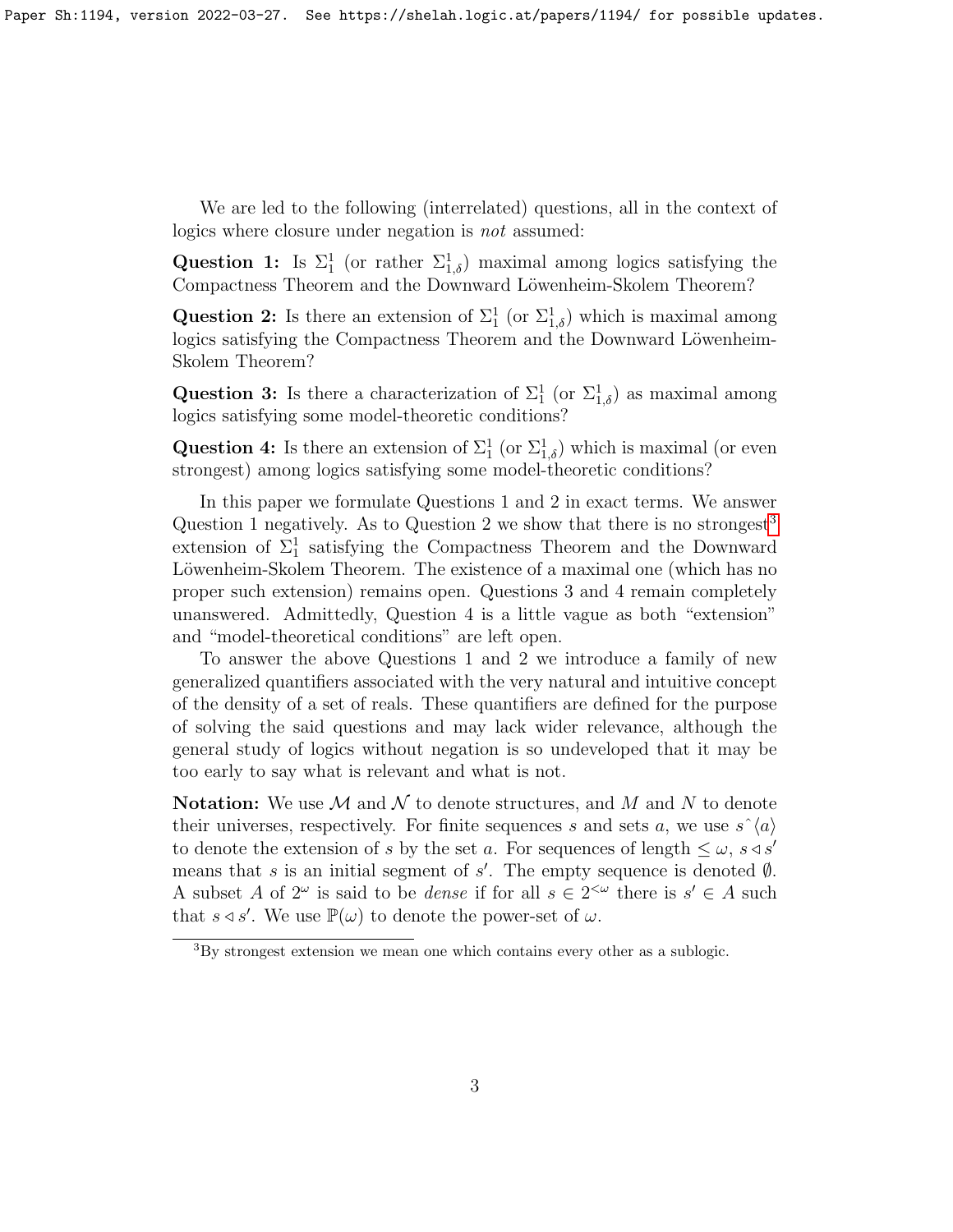## 2 Positive logics

We define the concept of a *positive logic*, meaning a logic without negation, except in front of atomic (and first order) formulas. We have to be careful about substitution in this context. If we are too lax about the substitution<sup>[4](#page-3-0)</sup> of formulas into atomic formulas we end up having a logic which is closed under negation, which is not what we want. Substitution is very natural, but it is not needed in Lindström's characterization of first order logic.

One may ask whether a logic deserves to be called a logic if it is not closed under negation? We do not try to answer this question, but merely point out that there are several logics that do not have a negation in the sense that we have in mind, i.e. in the sense of classical logic. Take, for example, constructive logic. Although it has a negation, it does not have the Law of Excluded Middle, so its negation does not function in the way we mean when we ask whether a logic is closed under negation. In our sense constructive logic is not closed under negation. Another example is continuous logic [\[3\]](#page-19-1) and the related positive logic of [\[4\]](#page-19-2). We have already mentioned existential second order logic  $\Sigma_1^1$  and its stronger form,  $\Sigma_{1,\delta}^1$ . In the same category as  $\Sigma_1^1$ are Dependence logic [\[15\]](#page-20-2) and Independence Friendly Logic [\[11\]](#page-20-3). Transfinite game quantifiers yield infinitary logics which are not closed under negation, due to non-determinacy [\[8\]](#page-19-3). In the finite context there is the complexity class non-deterministic polynomial time NP, which is equivalent to existential second order logic on finite models, of which it is not known whether it is closed under negation. In this paper we introduce new examples of logics without negation.

**Definition 1** A positive logic is an abstract logic<sup>[5](#page-3-1)</sup> in the sense of [\[10\]](#page-20-0) (see also [\[6\]](#page-19-4)) which contains first order logic and is closed under disjunction,

<span id="page-3-0"></span><sup>&</sup>lt;sup>4</sup>The Substitution Property for a abstract logic  $L^*$  says that if  $\phi$  is in  $L^*$ , P is an n-ary predicate symbol in the vocabulary of  $\phi$  and  $\psi(x_1, \ldots, x_n)$  is a formula of  $L^*$ , then the result of substituting  $\psi(t_1,\ldots,t_n)$  to occurrences of  $P(t_1,\ldots,t_n)$  in  $\phi$  is again in  $L^*$ . For details, see [\[6,](#page-19-4) Def. 1.2.3].

<span id="page-3-1"></span><sup>5</sup>An abstract logic (or "a generalized first order logic"), in the sense of [\[10\]](#page-20-0) is a pair  $L = (\Sigma, T)$ , where  $\Sigma$  is an arbitrary set and T is a binary relation between members of  $\Sigma$ on the one hand and structures on the other. Members of  $\Sigma$  are called L-sentences. Classes of the form  $\{\mathcal{M}: T(\phi, \mathcal{M})\}$ , where  $\phi$  is an L-sentence, are called L-characterizable classes. Abstract logics are assumed to satisfy five axioms expressed in terms of L-characterizable classes. The axioms correspond to being closed under isomorphism, conjunction, negation, permutation of symbols, and "free" expansions.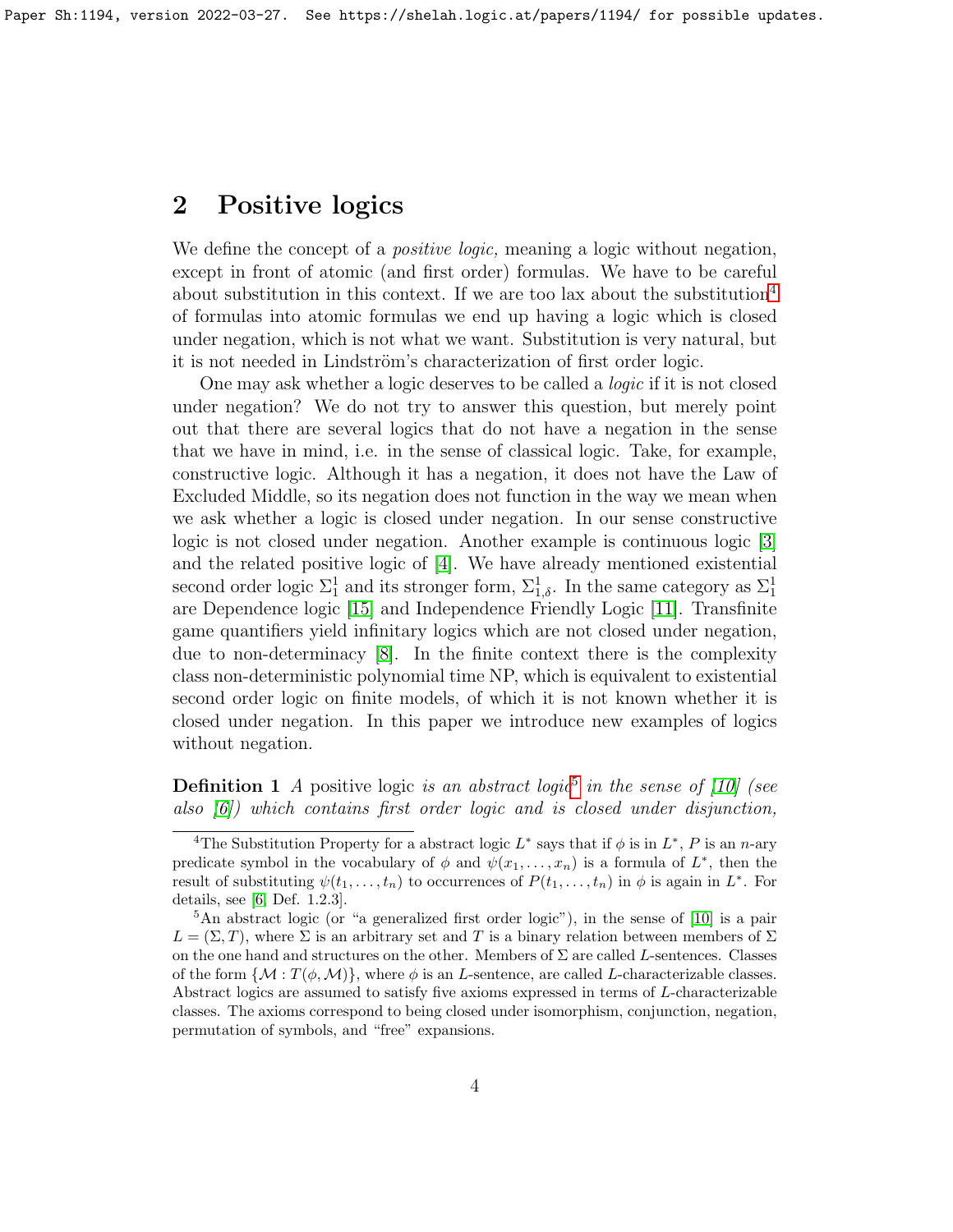Paper Sh:1194, version 2022-03-27. See https://shelah.logic.at/papers/1194/ for possible updates.

conjunction, and first order quantifiers ∃ and ∀. We do not require closure under negation, nor closure under substitution.

**Example 2** 1. First order logic is a positive logic.

- 2.  $\Sigma_1^1$  and  $\Sigma_{1,\delta}^1$  are positive logics.
- 3. If L is a positive logic, then so is  $\Sigma_1^1(L)$ , the closure of L under existential second order quantification.

# 3 A class of new quantifiers

In the tradition of [\[9\]](#page-19-5) we define our new generalized quantifiers by first specifying a class of structures, closed under isomorphisms.

Let  $\tau_d$  be the vocabulary  $\{R_0, R_1, R_2, R_3, R_4\}$  consisting of binary predicates  $R_0, R_1, R_2$  and unary predicates  $R_3, R_4$ .

<span id="page-4-0"></span>**Example 3** A canonical example of a  $\tau_d$ -structure is the model

$$
\mathcal{M}_A = (M, R_0^{\mathcal{M}_A}, R_1^{\mathcal{M}_A}, R_2^{\mathcal{M}_A}, R_3^{\mathcal{M}_A}, R_4^{\mathcal{M}_A}),
$$

where  $A \subseteq 2^{\omega}$  and

- $M = 2^{<\omega} \cup A$ .
- $R_i^{\mathcal{M}_A} = \{(a, b) \in (2^{<\omega})^2 : b = a^{\hat{ }}\langle i \rangle \} \ (i = 0, 1).$
- $R_2^{\mathcal{M}_A} = \{ (a, b) \in M \times M : a \triangleleft b \}.$
- $R_3^{\mathcal{M}_A} = \{\emptyset\}.$
- $R_4^{\mathcal{M}_A} = M$ .

<span id="page-4-1"></span>**Definition 4** For  $n < \omega$  and  $\eta \in 2^n$  we define  $\psi_{\eta}(x)$  as:

$$
R_4(x) \wedge \exists y_0 \ldots \exists y_n (R_3(y_0) \wedge \bigwedge_{i \leq n} R_4(y_i) \wedge \bigwedge_{i < n} y_i R_{\eta(i)} y_{i+1} \wedge \bigwedge_{i \leq n} y_i R_2 x).
$$

For a  $\tau_d$ -model M and  $a \in M$  we define

$$
\Omega(\mathcal{M}, a) = \{ \eta \in 2^{<\omega} : \mathcal{M} \models \psi_{\eta}(a) \}
$$
  

$$
\Omega(\mathcal{M}) = \{ \eta \in 2^{\omega} : \text{ for some } a \in M, \eta \upharpoonright n \in \Omega(\mathcal{M}, a) \text{ for all } n < \omega \}.
$$

If  $\eta \in \Omega(\mathcal{M}, a)$ , we say that a represents  $\eta$  in M. We also say that M represents the set  $\Omega(\mathcal{M})$ .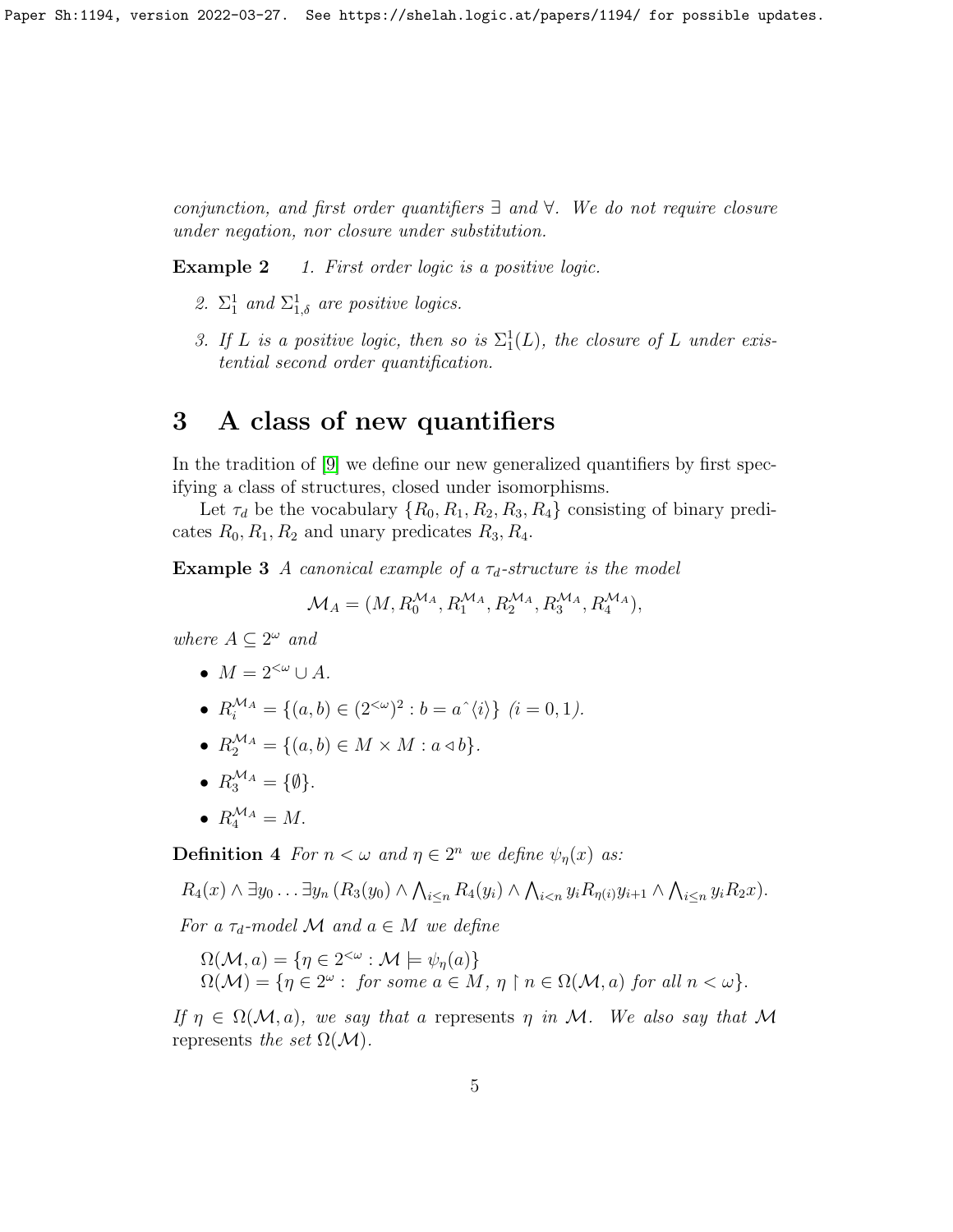One element a can represent several  $\eta$ , but later in Section [7](#page-13-0) we impose a further restriction to the effect that representation is unique.

Note that if M is a  $\tau_d$ -model, then the property " $\Omega(\mathcal{M})$  is dense" is a  $\Sigma_1^1$ property of  $M$ . Since we aim at a logic which goes beyond existential second order logic, we have to sharpen the requirement of density. The property of  $\tau_d$ -models we are interested in is the property that " $\Omega(\mathcal{M}) \setminus A$  is dense" for some preassigned set  $A \subseteq 2^{\omega}$  of reals.

<span id="page-5-0"></span>**Definition 5** Let  $A \subseteq 2^{\omega}$ . We define the Lindström quantifier  $Q_A$  as follows. Suppose M is a model and  $\bar{c} \in M^k$ . Then we define

<span id="page-5-1"></span>
$$
(Q_A x_0 x_1)(\psi_0(x_0, x_1, \bar{c}), \psi_1(x_0, x_1, \bar{c}), \psi_2(x_0, x_1, \bar{c}), \psi_3(x_0, \bar{c}), \psi_4(x_0, \bar{c})) \tag{1}
$$

to be true in M if and only if  $\Omega(\mathcal{M}_{\bar{\psi}}) \setminus A$  is dense, where

$$
\bar{\psi} = (\psi_0(x_0, x_1, \bar{c}), \psi_1(x_0, x_1, \bar{c}), \psi_2(x_0, x_1, \bar{c}), \psi_3(x_0, \bar{c}), \psi_4(x_0, \bar{c})),
$$
  

$$
\mathcal{M}_{\bar{\psi}} = (M, R_0^{\mathcal{N}}, R_1^{\mathcal{N}}, R_2^{\mathcal{N}}, R_3^{\mathcal{N}}, R_4^{\mathcal{N}}),
$$

and

- $R_i^{\mathcal{N}} = \{(a, b) \in M^2 : \mathcal{M} \models \psi_i(a, b, \bar{c})\} \ (i = 0, 1, 2).$
- $R_3^{\mathcal{N}} = \{a \in M : \mathcal{M} \models \psi_3(a, \bar{c})\}.$
- $R_4^{\mathcal{N}} = \{ a \in M : \mathcal{M} \models \psi_4(a, \bar{c}) \}.$

**Definition 6** Suppose  $A \subseteq 2^{\omega}$ . We define the positive logic  $L_A^d$  as the closure of first order logic under conjunction, disjunction, first order quantifiers  $\exists$  and  $\forall$ , the existential second order quantifier  $\exists R$ , where R is a relation symbol, and the generalized quantifier  $Q_A$ . We denote by  $L_A^{d,\omega}$  $_{A}^{a,\omega}$  the extension of  $L_A^d$  obtained by allowing countable conjunctions as a logical operation. Finally, the proper class  $L_A^{d,\infty}$  $\mathcal{A}^{d,\infty}_A$  denotes the extension of  $L^d_A$  obtained by allowing arbitrary set-size conjunctions as a logical operation.

<span id="page-5-2"></span>With the obvious definition of what it means for a positive logic to be a sublogic of another, we can immediately observe that  $\Sigma_1^1$  is a sublogic of  $L_A^d$ , and  $\Sigma_{1,\delta}^1$  is a sublogic of  $L_A^{d,\omega}$  whatever A is.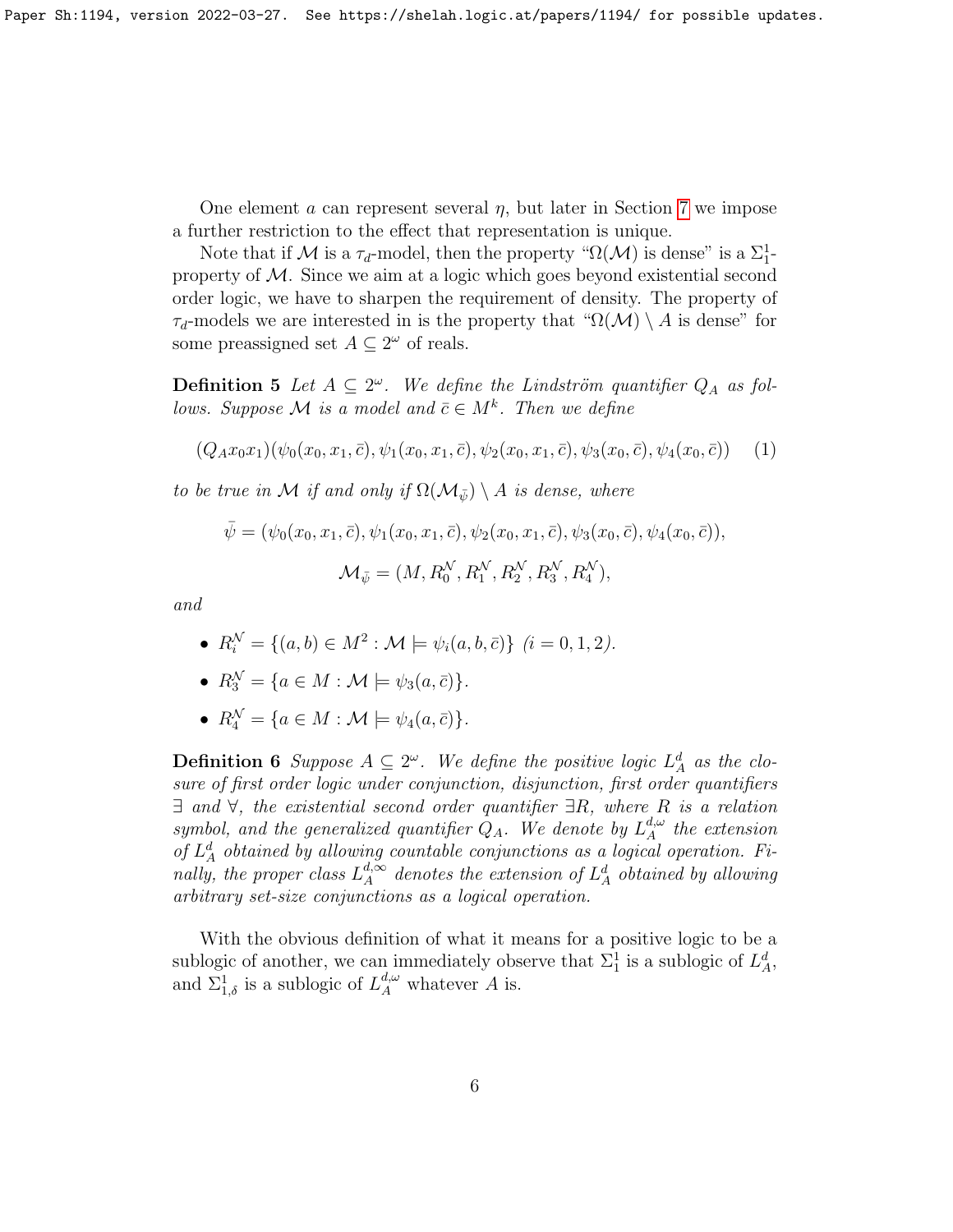**Example 7** Suppose  $A \subseteq 2^{\omega}$ . The class  $K_A$  of  $\tau_d$ -models M satisfying " $\Omega(\mathcal{M}) \setminus A$  is dense" is (trivially) definable in  $L_A^d$ , as  $\mathcal{M} \in K_A$  if and only if  $\mathcal{M} \models \psi_A$ , where

$$
\psi_A = (Q_A x_0 x_1)(R_0(x_0, x_1), R_1(x_0, x_1), R_2(x_0, x_1), R_3(x_0), R_4(x_0)).
$$

The model  $\mathcal{M}_B$  of Example [3](#page-4-0) is in  $K_A$ , if and only if  $B \setminus A$  is dense.

For future reference we make the following observation: If  $\eta \in 2^n$ ,  $\bar{y} =$  $(y_0, \ldots, y_{n-1}), \ \bar{\psi}$  as in Definition [5](#page-5-0) is a 5-tuple of formulas of  $L_A^d, \ \bar{z}$  $(z_0,\ldots,z_{k-1}),$  and  $\Gamma_{\bar{\psi},\eta}^{n,k}(\bar{y},x,\bar{z})\in L^d_A$  is the conjunction of

| $\psi_4(y_i,\bar{z})$                          | for $i \leq n$   |
|------------------------------------------------|------------------|
| $\psi_4(x,\bar{z}) \wedge \psi_3(y_0,\bar{z})$ |                  |
| $\psi_{\eta(i)}(y_i, y_{i+1}, \overline{z})$   | for $i < n$      |
| $\psi_2(y_i, x, \bar{z})$                      | for $i \leq n$ , |

then [\(1\)](#page-5-1) is equivalent to

<span id="page-6-1"></span>For every  $\sigma \in 2^{<\omega}$  there are  $\eta \in 2^{\omega} \setminus A$  extending  $\sigma$ and  $a \in M$  such that for some function  $n \mapsto \langle b_0^n, \ldots, b_{n-1}^n \rangle$ from  $\omega$  to  $M^n$  we have  $\mathcal{M} \models \Gamma^{n,k}_{\overline{\psi},\eta\restriction n}(b^n_0,\ldots,b^n_{n-1},a,\overline{c})$  for all  $n < \omega$ . (2)

We proceed to proving that the logic  $L_A^d$ , for suitably chosen  $A \subseteq 2^\omega$ , satisfies the Compactness Theorem and the Downward Löwenheim-Skolem Theorem, and also properly extends  $\Sigma_1^1$ .

### 4 The Compactness Theorem

We use the well-established method of ultraproducts to prove the Compactness Theorem of  $L_A^d$ .

<span id="page-6-0"></span>**Theorem 8 (Los Lemma for**  $L_A^d$ ) Suppose  $2^{\omega} \setminus A$  is dense. Suppose  $\mathcal{M}_i$ ,  $i \in I$ , are models and D is an ultrafilter on a set I. Let  $\mathcal{M} = \prod_{i \in I} \mathcal{M}_i/D$ ,  $f_0, \ldots, f_{n-1} \in \prod_{i \in I} M_i$  and  $\phi(x_0, \ldots, x_{n-1})$  in  $L_A^d$  (or even in  $L_A^{d, \infty}$  $_{A}^{a,\infty}$ ). Then

$$
\{i \in I : \mathcal{M}_i \models \phi(f_0(i), \dots, f_{n-1}(i))\} \in D \Rightarrow \mathcal{M} \models \phi(f_0/D, \dots, f_{n-1}/D).
$$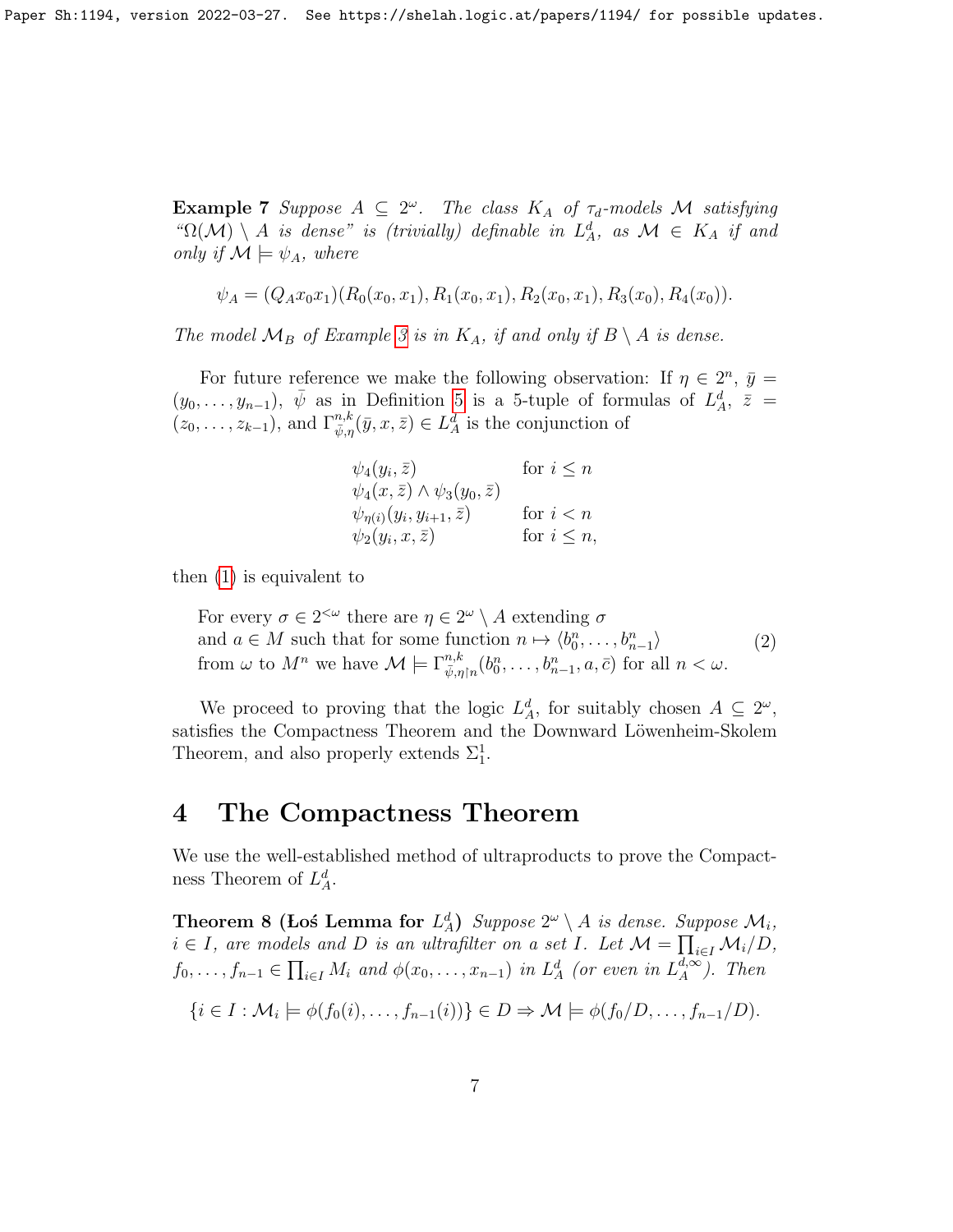**Proof:** We use induction on  $\phi$ . The cases corresponding to the atomic formulas, the negated atomic fromulas, conjunction (even infinite conjunction), disjunction,  $\exists$ ,  $\forall$ , and  $\exists R$  (see e.g. [\[5,](#page-19-6) 4.1.14]) are all standard and well known. In the case of disjunction we use the property of ultrafilters that  $I_1 \cup I_2 \in D$  implies  $I_1 \in D$  or  $I_2 \in D$ . We are left with the induction step for  $Q_A$ . Let us denote  $f_0(i), \ldots, f_{n-1}(i)$  by  $\bar{f}(i)$  and  $f_0/D, \ldots, f_{n-1}/D$  by  $\bar{f}/D$ . We assume

$$
J = \{ u \in I : \mathcal{M}_i \models (Q_A x_0 x_1)(\psi_0(x_0, x_1, \bar{f}(i)), \dots, \psi_4(x_0, \bar{f}(i))) \} \in D \quad (3)
$$

and demonstrate  $\mathcal{M} \models (Q_A x_0 x_1)(\psi_0(x_0, x_1, \bar{f}/D), \dots, \psi_4(x_0, \bar{f}/D)).$  For  $i \in J$  the set  $B_i$  of elements  $\eta$  of  $2^{\omega} \setminus A$  such that there are  $a_i \in M_i$ and  $b_{0,i}^n \ldots, b_{n-1,i}^n$  in  $M_i$  such that  $\mathcal{M}_i \models \Gamma_{\bar{\psi},\eta \restriction n}^{n,k}(b_{0,i}^n, \ldots, b_{n-1,i}^n, a_i, \bar{f}(i))$  for all  $n < \omega$ , is dense.

**Case 1:** D is  $\aleph_1$ -incomplete. Let  $J = I_0 \supseteq I_1 \supseteq \dots$  be a descending chain in D with empty intersection. We show that the set B of  $\eta \in 2^{\omega}$  such that there is  $a \in M$  such that for some  $b_0^n, \ldots, b_{n-1}^n$  in  $\prod_i M_i/D$  we have  $\mathcal{M} \models \Gamma^{n,k}_{\bar{\psi},\eta\restriction{n}}(b_0^n,\ldots,b_{n-1}^n,a,\bar{f}/D)$  for all  $n < \omega$ , is the full set  $2^{\omega}$ . Since we assume that  $2^{\omega} \setminus A$  is dense, it follows that  $B \setminus A$  is dense, as we claim.

Suppose  $\eta \in 2^{\omega}$  is arbitrary. Let  $i \in I_{n+1} \setminus I_n$ . Because  $B_i$  is dense, there are, for all  $n < \omega$ , extensions  $\eta_i \in 2^{\omega}$  of  $\eta \restriction n$  and elements  $a_i, b_{i,0}^n, \ldots, b_{i,n-1}^n \in$  $M_i$  such that

$$
\mathcal{M}_i \models \Gamma^{n,k}_{\overline{\psi}, \eta_i \upharpoonright n} (b^n_{i,0}, \dots, b^n_{i,n-1}, a_i, \overline{f}(i)) \tag{4}
$$

for all  $n < \omega$ . Let  $h(i) = a_i$ . For  $i \in I_n \setminus I_{n+1}$  and  $m < n$ , let  $g_m^n(i) = b_{i,m}^n$ . Now

$$
\{i \in I : \mathcal{M}_i \models \Gamma_{\bar{\psi}, \eta \restriction n}^{n,k}(g_0^n(i), \dots, g_{n-1}^n(i), h(i), \bar{f}(i))\} \supseteq I_{n+1} \in D.
$$

Hence

$$
\mathcal{M} \models \Gamma^{n,k}_{\overline{\psi},\eta\restriction n}(g_0^n/D,\ldots,g_{n-1}^n/D,h/D,\overline{f}/D).
$$

<span id="page-7-0"></span>**Case 2:** D is  $\aleph_1$ -complete. We show that the set B of  $\eta \in 2^\omega \setminus A$  such that for some  $a, b_0^n, \ldots, b_{n-1}^n \in M$  we have  $\mathcal{M} \models \Gamma_{\bar{\psi}, \eta \restriction n}^{n,k}(b_0^n, \ldots, b_{n-1}^n, a, \bar{f}/D)$  for all  $n < \omega$ , is dense. Suppose  $\eta \in 2^n$ . By the density of  $B_i$ , for each  $i \in J$  there is  $\nu_i \in B_i$  extending  $\eta$ . There is  $J_0 \subseteq J$  in D such that  $\nu_i(n)$  is constant for  $i \in J_0$ . There is  $J_1 \subseteq J_0$  in D such that  $\nu_i(n+1)$  is constant for  $i \in J_1$ , etc. By  $\aleph_1$ -completeness we get  $J_\infty \in D$  such that  $\nu_i(m)$  is constant, say  $\eta^*(m)$ for all  $m \geq n$  and all  $i \in J_{\infty}$ . Now  $\eta^* \in B$  follows easily.  $\Box$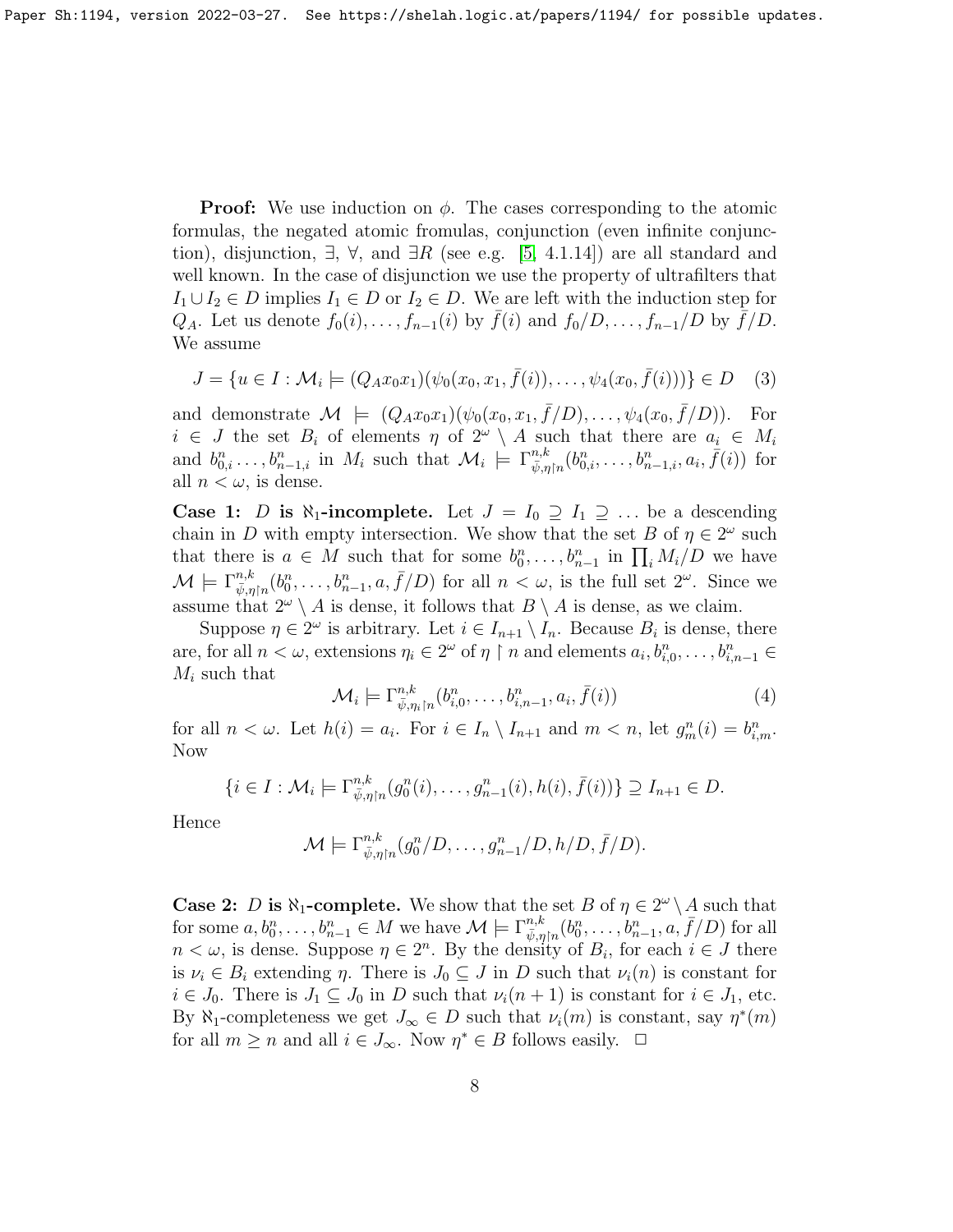Corollary 9 If  $2^{\omega} \setminus A$  is dense, then:

- 1.  $L^d_A$  (even  $L^{d,\infty}_A$  $\binom{a,\infty}{A}$  satisfies the (full) Compactness Theorem.
- 2. Every sentence of  $L^d_A$  with an infinite model has arbitrarily large models.
- 3. The only sentences in  $L_A^d$  that have a negation (in the usual sense) are the first order (equivalent) ones.

**Proof:** The usual argument gives 1: Suppose  $T$  is a finitely consistent theory in  $L_A^d$ . Let I be the set of finite subsets of T and for each  $i \in$ I, let  $\mathcal{M}_i \models i$ . If  $\phi \in T$ , let  $A_{\phi} = \{i \in I : \phi \in i\}$ . Then the family  $\mathcal{J} = \{A_{\phi} : \phi \in T\}$  has the finite intersection property. Let D be a nonprincipal ultrafilter on I extending J. Now if  $\phi \in T$ , then  $\prod_D \mathcal{M}_i \models \phi$ , as  $\{i \in I : \mathcal{M}_i \models \phi\} \supseteq A_\phi \in D.$ 

Claim 2 follows immediately from Claim from 1. Claim 3 follows from the ultraproduct characterization of first order model classes (see e.g. [\[5,](#page-19-6) 4.1.12]) and the characterization of elementary equivalence in terms of ultrapowers  $[13]$ .  $\Box$ 

Theorem 10 (Robinson's Consistency Lemma for  $L_A^d$ ) Suppose  $2^\omega \backslash A$ is dense. Suppose  $T_1$  and  $T_2$  are consistent  $L^d_A$ -theories with vocabularies  $\tau_1$ and  $\tau_2$ , respectively, such that  $T_1 \cap T_2$  is complete with respect to first order *logic in the vocabulary*  $\tau_1 \cap \tau_2$ . Then  $T_1 \cup T_2$  is consistent.

**Proof:** This proof is not specific to  $L_A^d$ , but is rather a well-known con-sequence of Los Lemma, Theorem [8.](#page-6-0) Let  $\mathcal{M}_1 \models T_1$  and  $\mathcal{M}_2 \models T_2$ . Let  $\mathcal{M}_l^$ be the reduct of  $\mathcal{M}_l$  to the vocabulary  $\tau_d = \tau_1 \cap \tau_2$ . Now  $\mathcal{M}_1^-$  and  $\mathcal{M}_2^-$  are elementarily equivalent in first order logic, for if  $\mathcal{M}_1^- \models \phi$  then necessarily  $T_1 \cap T_2 \models \phi$ , whence  $\mathcal{M}_2^- \models \phi$ , and vice versa. By [\[13\]](#page-20-4) there are a set I and an ultrafilter D on I such that if we denote  $\mathcal{M}_1^I/D$  by  $\mathcal{N}_1$  and  $\mathcal{M}_2^I/D$  by  $\mathcal{N}_2$ , then  $\mathcal{N}_1 \restriction \tau_d \cong \mathcal{N}_2 \restriction \tau_d$ . W.l.o.g.  $\mathcal{N}_1 \restriction \tau_d = \mathcal{N}_2 \restriction \tau_d$ . Let  $\mathcal N$  be a common expansion of  $\mathcal{N}_1$  and  $\mathcal{N}_2$ . By Theorem [8,](#page-6-0)  $\mathcal{N} \restriction \tau_1 \models T_1$  and  $\mathcal{N} \restriction \tau_2 \models T_2$ . Hence,  $\mathcal{N} \models T_1 \cup T_2$ .  $\Box$ 

# 5 The Downward Löwenheim-Skolem property

The Downward Löwenheim-Skolem Property, which says that any sentence (of the logic) which has a model has a countable model, is an important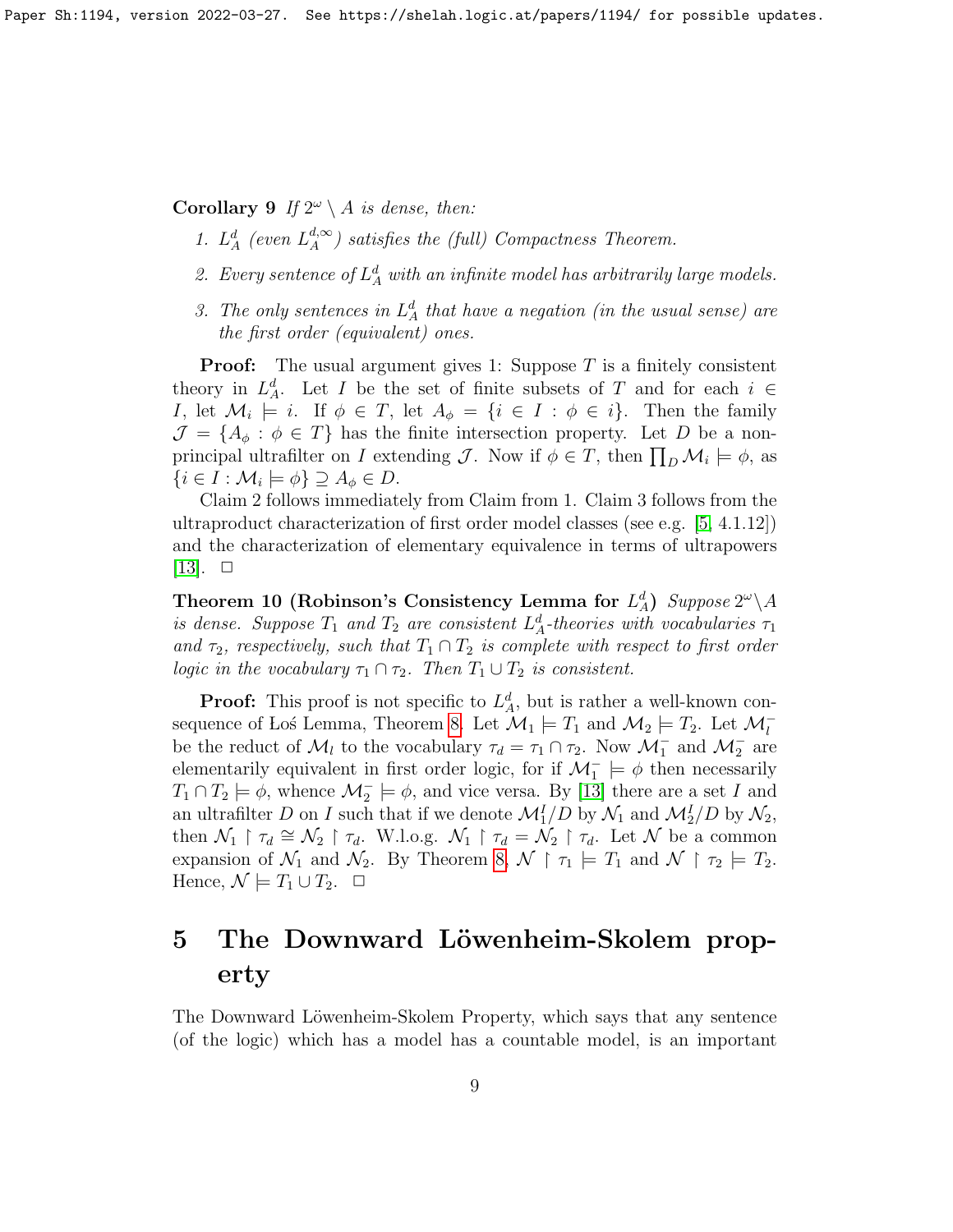ingredient of the Lindström characterization of first order logic. The main examples of logics with this property, apart from first order logic, are  $L_{\omega_1\omega}$ and its sublogics  $L(Q_0)$  (with the quantifier "there exists infinitely many", see e.g. [\[1,](#page-19-7) p. 8]) and the weak second order logic  $L^2_w$  (with quantifiers for variables that range over finite sets, see e.g. [\[1,](#page-19-7) p. 9]). We now prove this property for  $L_A^d$  in a particularly strong form.

Because of lack of negation the elementary submodel relation  $\mathcal{M} \preccurlyeq \mathcal{N}$ splits into two different concepts  $\mathcal{M} \preccurlyeq^+ \mathcal{N}$  and  $\mathcal{M} \preccurlyeq^- \mathcal{N}$ :

Definition 11 Let us write  $\mathcal{N} \preccurlyeq_{\mathcal{N}}^{-1}$  $\overline{L}_A^d$  *M* if  $\mathcal{N} \subseteq \mathcal{M}$  and for all  $a_1, \ldots, a_n$  in N and all formulas  $\phi(x_1, \ldots, x_n)$  of  $L^d_A$  we have

$$
\mathcal{M} \models \phi(a_1, \dots, a_n) \Rightarrow \mathcal{N} \models \phi(a_1, \dots, a_n).
$$

Respectively, we write  $\mathcal{N} \preccurlyeq_L^+$  $\mathcal{H}_{L_A^d}^+$   $\mathcal{M}$  if  $\mathcal{N} \subseteq \mathcal{M}$  and for all  $a_1, \ldots, a_n$  in  $N$  and all formulas  $\phi(x_1, \ldots, x_n)$  of  $L^d_A$  we have

$$
\mathcal{N} \models \phi(a_1, \ldots, a_n) \Rightarrow \mathcal{M} \models \phi(a_1, \ldots, a_n).
$$

Similar definitions can be given for  $L_A^{d,\omega}$  $A^d, \omega$  and  $L_A^{d, \infty}$  $_{A}^{a,\infty}$ , and for fragments (i.e. subsets closed under subformulas)  $\Gamma$  thereof.

The Compactness Theorem implies that every infinite model  $\mathcal N$  has arbitrarily large M such that  $\mathcal{N} \preccurlyeq_r^+$  $^+_{L^d_A}$  M (Corollary [9\)](#page-7-0).

<span id="page-9-0"></span>Theorem 12 (Downward Löwenheim-Skolem-Tarski Theorem) Suppose  $\kappa \ge \aleph_0$ ,  $A \subseteq 2^\omega$ , M is a model for a vocabulary of cardinality  $\le \kappa$ , and  $X \subseteq M$  such that  $|X| \leq \kappa$ . Then there is  $\mathcal{N} \preccurlyeq_{\mathcal{N}}^{-1}$  $\overline{L^d_A}$  M (even  $\mathcal{N} \preccurlyeq_{\Gamma}^{-} \mathcal{M}$  for any fixed fragment  $\Gamma$  of  $L^{d,\infty}_A$  $\mathcal{A}^{d,\infty}_A$  of size  $\leq \kappa$ ) such that  $X \subseteq N$  and  $|N| = \kappa$ .

**Proof:** We first expand M as follows: For every  $L^d_A$ -formula  $\phi(R,\bar{z})$ , where R is n-ary and  $\bar{z} = z_0, \ldots, z_{k-1}$ , we make sure there is a predicate symbol  $R^*$  of arity  $k + n$  such that if  $\mathcal{M} \models \exists R\phi(R,\bar{c})$ , then  $\mathcal{M} \models \phi(R^*(\bar{c},\cdot),\bar{c})$ . Likewise, we may assume the vocabulary of M has a Skolem function  $f_{\phi}$  for each formula  $\phi(x,\bar{z})$  such that if  $\mathcal{M} \models \exists x \phi(x,\bar{c})$ , then  $\mathcal{M} \models \phi(f_{\phi}(\bar{c}),\bar{c})$ . Let  $\tau$  be the original vocabulary of M and  $\tau^*$  the vocabulary of the expansion, which we denote  $\mathcal{M}^*$ . For any formulas  $\bar{\psi}$  in  $L^d_A$  of the vocabulary  $\tau^*$  and  $\bar{c} \in M^k$  such that [\(1\)](#page-5-1) in Definition [5](#page-5-0) holds, let  $g(n, k, \bar{\psi}, \eta, \bar{c})$  be the function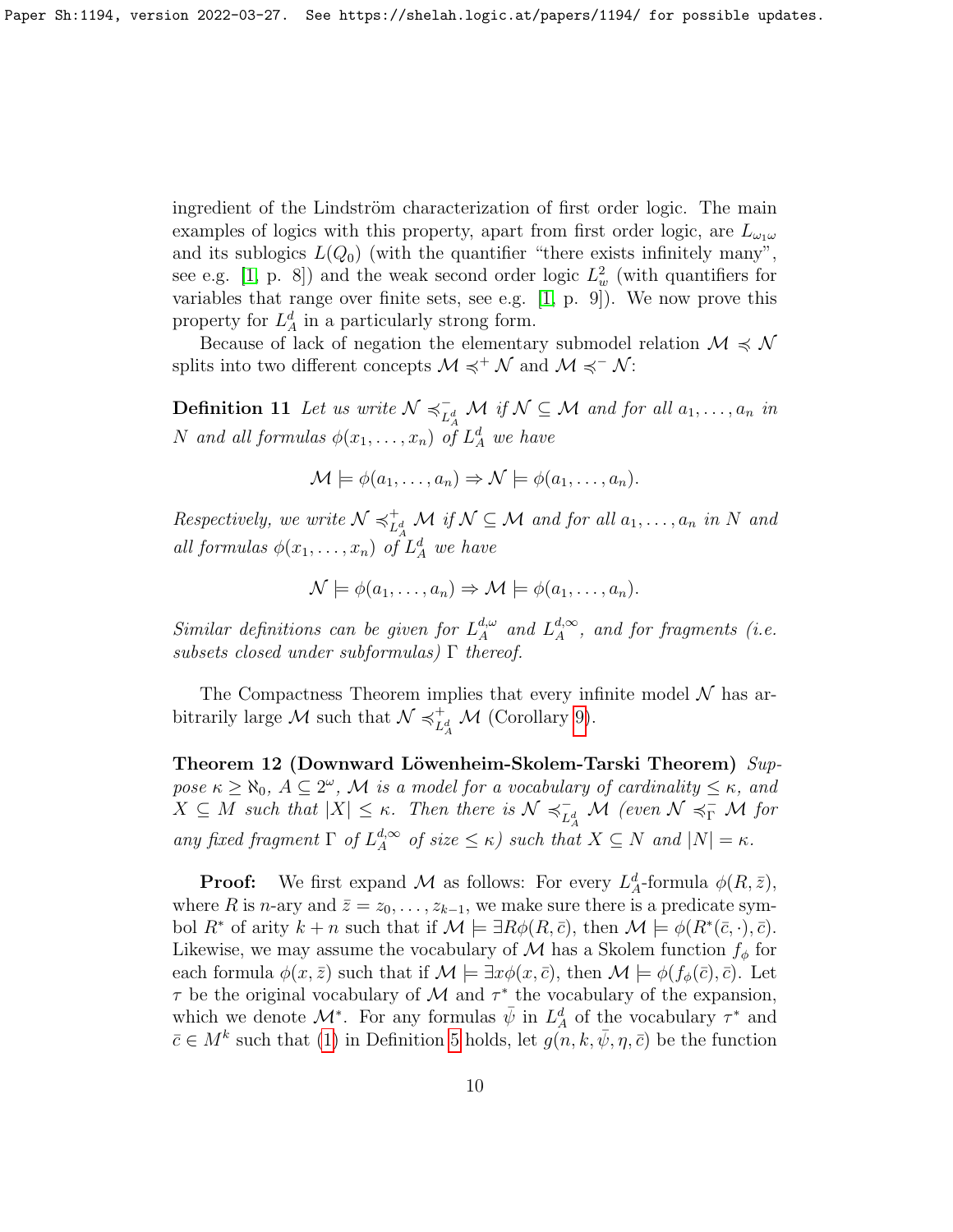which maps  $n, k, \bar{\psi}, \bar{c}$  and  $\eta \in 2^n$  to  $\langle b_0^n, \ldots, b_{n-1}^n \rangle \in M^n$  such that  $\mathcal{M}^*$   $\models$  $\Gamma_{\bar{d}}^{n,k}$  $\psi_{\bar{\psi},\eta\restriction n}^{n,k}(b_0^n,\ldots,b_{n-1}^n,a,\bar{c})$  for all  $n<\omega$ . Denoting for any cardinal  $\theta$  the set of sets of hereditary cardinality  $\lt \theta$  by  $H_{\theta}$ , let  $\theta \geq (\kappa + 2^{\omega})^+$  such that  $M \subseteq H_{\theta}$ , and  $K \prec H_{\theta}$ , such that  $|K| = \kappa$  and  $\{A, \kappa, \tau, \mathcal{M}^*, X, g\} \cup \kappa \cup \tau^* \cup X \subseteq K$ . Let N be the restriction of  $\mathcal{M}^*$  to K, i.e. the universe N of N is  $M \cap K$  and the constants, relations and functions of  $\mathcal{M}^*$  are relativized to N.

We need to check that  $N$  is closed under the interpretations of function symbols of the vocabulary of  $\mathcal{M}^*$ . Let f be such a function symbol. Suppose f is s-ary and  $\bar{c} \in N^s$ . The sentence  $\exists x(x \in M \land x = f^{\mathcal{M}^*}(\bar{c}))$  is true in  $H_{\theta}$ , hence true in K. Thus there is  $b \in N (= M \cap K)$  such that  $b = f^{\mathcal{M}^*}(\bar{c})$  is true in K. Therefore  $f^{\mathcal{M}^*}(\bar{c}) = b \in N$ . We can conclude that N is a substructure of  $\mathcal{M}^*$ .

**Claim:** If  $\phi(\vec{x})$  is a  $\tau$ -formula in  $L_A^d$  and  $\vec{a} \in N$ , then  $\mathcal{M}^* \models \phi(\vec{a}) \Rightarrow \mathcal{N} \models$  $\phi(\vec{a})$ .

We use induction on  $\phi$ . The claim follows from  $\mathcal{N} \subseteq \mathcal{M}^*$  for atomic and negated atomic  $\phi$ . The claim is clearly preserved under conjunction and disjunction. It is also trivially preserved under universal quantifier, since  $\mathcal{N} \subseteq \mathcal{M}^*$ . The induction steps for both first and second order existential quantifiers are trivial because of the expansion we have performed on  $\mathcal{M}^*$ . We are left with the quantifier  $Q_A$ .

Suppose  $\mathcal{M}^*$  satisfies [\(1\)](#page-5-1) of Definition [5](#page-5-0) with  $\bar{c} \in N^k$ . Thus [\(2\)](#page-6-1) holds and we want to prove [\(2\)](#page-6-1) with  $\mathcal{M}^*$  replaced by  $\mathcal{N}$ . Note that (2) also holds in K. Suppose  $\sigma \in 2^n$  is given. There is  $\eta \in K \cap (2^{\omega} \setminus A)$  extending  $\sigma$  such that K satisfies

There is  $a \in M$  such that for some function  $n \mapsto \langle b_0^n, \ldots, b_{n-1}^n \rangle$ from  $\omega$  to  $M^n$  we have  $\mathcal{M}^* \models \Gamma^{n,k}_{\bar{\psi},\eta \restriction n}(b_0^n,\ldots,b_{n-1}^n,a,\bar{c})$  for all  $n < \omega$ .

Thus there are  $a \in N$  and a function  $n \mapsto \langle b_0^n, \ldots, b_{n-1}^n \rangle$  from  $\omega$  to  $N^n$ such that  $\mathcal{M}^* \models \Gamma^{n,k}_{\bar{\psi},\eta\restriction n}(b_0^n,\ldots,b_{n-1}^n,a,\bar{c})$  for all  $n < \omega$ . By the Induction Hypothesis,  $\mathcal{N} \models \Gamma^{n,k}_{\overline{\psi},\eta\upharpoonright n}(b_0^n,\ldots,b_{n-1}^n,a,\overline{c})$  for all  $n < \omega$  follows.  $\Box$ 

We conclude that every sentence of  $L_A^d$  which has an infinite model has a countable model and an uncountable model.

The following examples show that Theorem [12](#page-9-0) is in a sense optimal:

**Example 13** There is an uncountable model M, namely  $(\mathbb{P}(\omega), a, \in)$ , where a is the element  $\omega$  of  $\mathbb{P}(\omega)$ , such that there is no countable model N with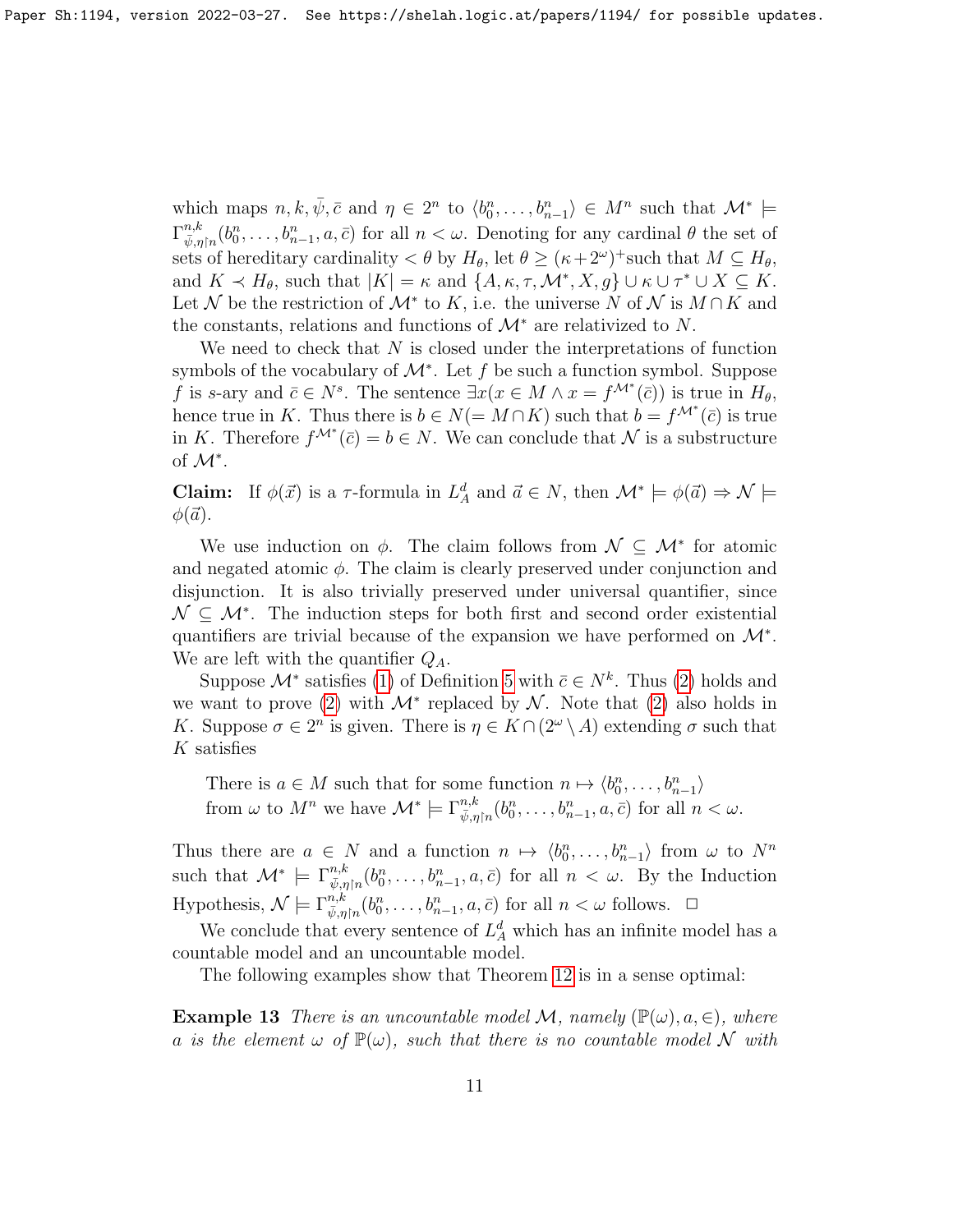$\mathcal{N} \preccurlyeq^+_{\nabla}$  $\sum_{i=1}^{+}$  M. There is a countable model N, namely  $(\omega, <)$ , such that there is no uncountable model M with  $\mathcal{N} \preccurlyeq_{\mathcal{N}}^ _{\Sigma_1^{1}}$  M.

### 6 Proper extensions of  $\Sigma^1_1$  and  $\Sigma^1_1$  $1,\delta$

Our goal in this section is to show that for many  $A \subseteq 2^{\omega}$  the logic  $L_A^d$  properly extends  $\Sigma_1^1$  and  $L_A^{d,\omega}$  properly extends  $\Sigma_{1,\delta}^1$ . We have a spectrum of results to this effect but nothing as conclusive as being able to explicitly point out such a set A. There are obvious reasons for this. The logic  $\Sigma_1^1$  is very powerful and any "simple"  $A \subseteq 2^{\omega}$  is likely to yield  $L_A^d$  which is equivalent to  $\Sigma_1^1$  rather than properly extending it. This is even more true with  $L_A^{d,\omega}$  $_{A}^{d,\omega}$  and  $\Sigma_{1,\delta}^{1}$ .

We first establish the basic existence of sets  $A \subset 2^{\omega}$  with the desired properties. We shall then refine the result with further arguments.

**Theorem 14** There are sets  $A \subseteq 2^{\omega}$  such that  $2^{\omega} \setminus A$  is dense and  $Q_A$  is not definable in  $\Sigma^1_1$ , nor in  $\Sigma^1_{1,\delta}$ , nor in  $L_{\omega_1\omega_1}$ .

**Proof:** Let  $A_{\alpha}$ ,  $\alpha < 2^{\omega}$ , be disjoint dense subsets of  $2^{\omega}$ . For any  $X \subseteq 2^{\omega}$ , let

$$
A_X = \bigcup_{\alpha \in X} A_\alpha.
$$

Note that if  $X \neq Y$ , then  $A_X \setminus A_Y$  or  $A_Y \setminus A_X$  is dense. Let  $K_A$  and  $K_B$ be as in Example [7](#page-5-2) and  $\mathcal{M}_A$  is as in Example [3.](#page-4-0) If  $A \setminus B$  is dense, then  $K_A \neq K_B$ , as  $\mathcal{M}_A \in K_B$  but  $\mathcal{M}_A \notin K_A$ . Thus the classes  $K_{A_X}, X \subseteq 2^\omega$ , are all different. For cardinality reasons there is  $X \subseteq 2^{\omega}$  so that  $K_{A_X}$  is not definable in  $\Sigma^1_{1,\delta}$ , nor in  $L_{\omega_1\omega_1}$ . But  $K_{A_X}$  is always definable in  $L_{A_X}^d$ .  $\Box$ 

The following result merely improves the previous result:

**Theorem 15** There is a countable  $A_0 \subseteq 2^{\omega}$  such that if  $A_0 \subseteq A \subseteq 2^{\omega}$  with  $2^{\omega} \setminus A$  dense, then  $Q_A$  is not  $\Sigma_1^1$ -definable.

**Proof:** Let us consider  $\mathcal{M}_B$ , where  $B = 2^{\omega}$  (defined in Example [3\)](#page-4-0). Let M be resplendent (see [\[2\]](#page-19-8)) such that  $\mathcal{M}_B \prec \mathcal{M}$ . Let  $\mathcal{M}^+$  be an expansion of M such that every  $\Sigma_1^1$ -sentence true in  $\mathcal{M}^+$  has a witness in the vocabulary (countable). Let  $\mathcal{N}^+ \prec \mathcal{M}^+$  be countable. Let  $A_0$  be the countable set  $\Omega(\mathcal{N}^+)$ . Suppose now  $A_0 \subseteq A \subseteq 2^{\omega}$ , but  $\psi_A$ , as defined in Example [7,](#page-5-2) is definable by a  $\Sigma_1^1$ -sentence  $\phi$ . Since  $2^\omega \setminus A$  dense,  $\mathcal{M}_B \models \psi_A$ , whence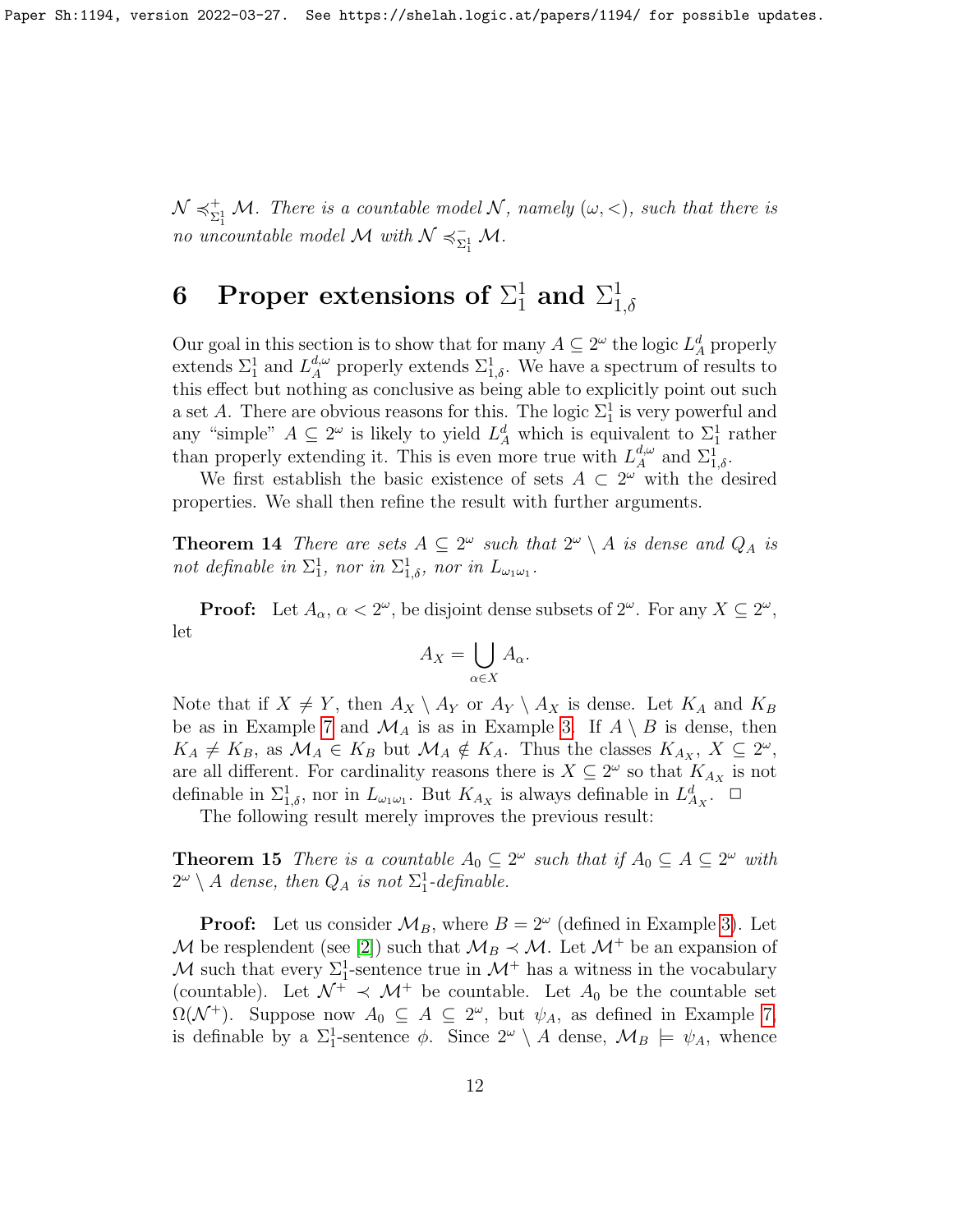$\mathcal{M}_B \models \phi$ . Hence all the first order consequences of  $\phi$  are true in  $\mathcal{M}_B$ . Since M is resplendent,  $\mathcal{M} \models \phi$ . Since  $\phi$  has a witness in  $\mathcal{M}^+, \mathcal{N}^+ \models \phi$ . Hence  $\mathcal{N}^+ \models \psi_A$  whence  $\Omega(\mathcal{N}^+) \setminus A$  is dense. This is a contradiction, as  $\Omega(\mathcal{N}^+) \setminus A = \emptyset. \quad \Box$ 

**Theorem 16** Let **P** be the poset of finite partial functions  $(\omega_1 + \omega_1) \times \omega \rightarrow 2$ i.e. the forcing for adding  $\omega_1 + \omega_1$  Cohen reals. Let G be P-generic and  $\eta_{\alpha} \in 2^{\omega}$ ,  $\alpha < \omega_1 + \omega_1$ , the Cohen reals added by G. Let A be the set of  $\eta$ such that  $\eta = \eta_\alpha$  (mod finite) for some  $\alpha < \omega_1$ . Then in V[G],  $Q_A$  is not  $\Sigma_1^1$ -definable.

**Proof:** Let B be the set of  $\eta$  such that  $\eta = \eta_{\alpha}(\text{mod finite})$  for some  $\alpha < \omega_1 + \omega_1$ . Then  $\mathcal{M}_B \models \psi_A$ . Suppose  $\phi$  is a  $\Sigma_1^1$ -sentence logically equivalent to  $\psi_A$ . Thus  $\mathcal{M}_B \models \phi$ . Let f be a bijection (in V) of  $\omega_1 + \omega_1$  onto  $\omega_1$ . The function f induces an complete embedding f of **P** into **P**. The mapping f induces a mapping  $\tau \mapsto \tau_{\bar{f}}$  between **P**-terms. Let N be the image of  $\mathcal{M}_B$ under this mapping. Now  $\mathcal{N} \not\models \psi_A$ . However,  $\mathcal{N} \models \phi$ , whence  $\mathcal{N} \models \psi_A$ , a contradiction.  $\Box$ 

<span id="page-12-0"></span>**Theorem 17** Assume  $A = 2^{\omega} \setminus D$ , where  $D \subseteq 2^{\omega}$  is dense,  $\omega < |D| < 2^{\aleph_0}$ and there is an open set U such that  $D \cap V$  is uncountable for every non-empty open  $V \subseteq U$ . Then the quantifier  $Q_A$  is not  $\Sigma_1^1$ -definable.

**Proof:** Recall that  $\psi_A$  is a sentence of  $L^d_A$  in the vocabulary  $\tau_d$  saying that  $\Omega(M) \setminus A$  is dense. Thus  $\psi_A$  says  $\Omega(M) \cap D$  is dense. Let  $\phi$  be a  $\Sigma_1^1$ sentence  $\exists R\phi_0$  such that  $\psi_A$  and  $\phi$  are logically equivalent, contradicting our desired conclusion. Let  $\langle D_{\alpha} : \alpha < \omega_1 \rangle$  be a sequence of disjoint countable dense subsets of  $D \cap U$ . Let  $\mathcal{N}_{\alpha}$  be a countable model representing the set  $D_{\alpha}$ , whence it satisfies  $\psi_A$ , hence  $\phi$ , and there is an expansion  $\mathcal{N}_{\alpha}^*$  of  $\mathcal{N}_{\alpha}$  to a model of  $\phi_0$ . Let  $\mathcal{N} = \langle N^*_{\alpha} : \alpha < \omega_1 \rangle$ . Let  $\mathcal{B} = (H_{\theta}, \in, <)$ , for a large enough cardinal  $\theta$  and for a well-ordering  $\epsilon$  of  $H_{\theta}$ . We choose a countable elementary submodel  $\mathcal{B}^*$  of  $\mathcal{B}$  such that  $\{\mathcal{N}, \mathcal{A}, \omega_1\} \subset \mathcal{B}^*$ .

By Theorem IV.5.19 of [\[12\]](#page-20-5) there is a sequence  $\langle \mathcal{B}_{\alpha} : \alpha < 2^{\omega} \rangle$  of countable elementary extensions of  $\mathcal{B}^*$  such that for every  $\alpha < \beta < 2^{\omega}$ .

(a)  $\mathcal{B}_{\alpha}$  has standard  $\omega$ .

(b)  $\mathcal{B}_{\alpha}$  has a (possibly non-standard) member  $c_{\alpha}$  of  $(\omega_1)^{\mathcal{B}^*}.$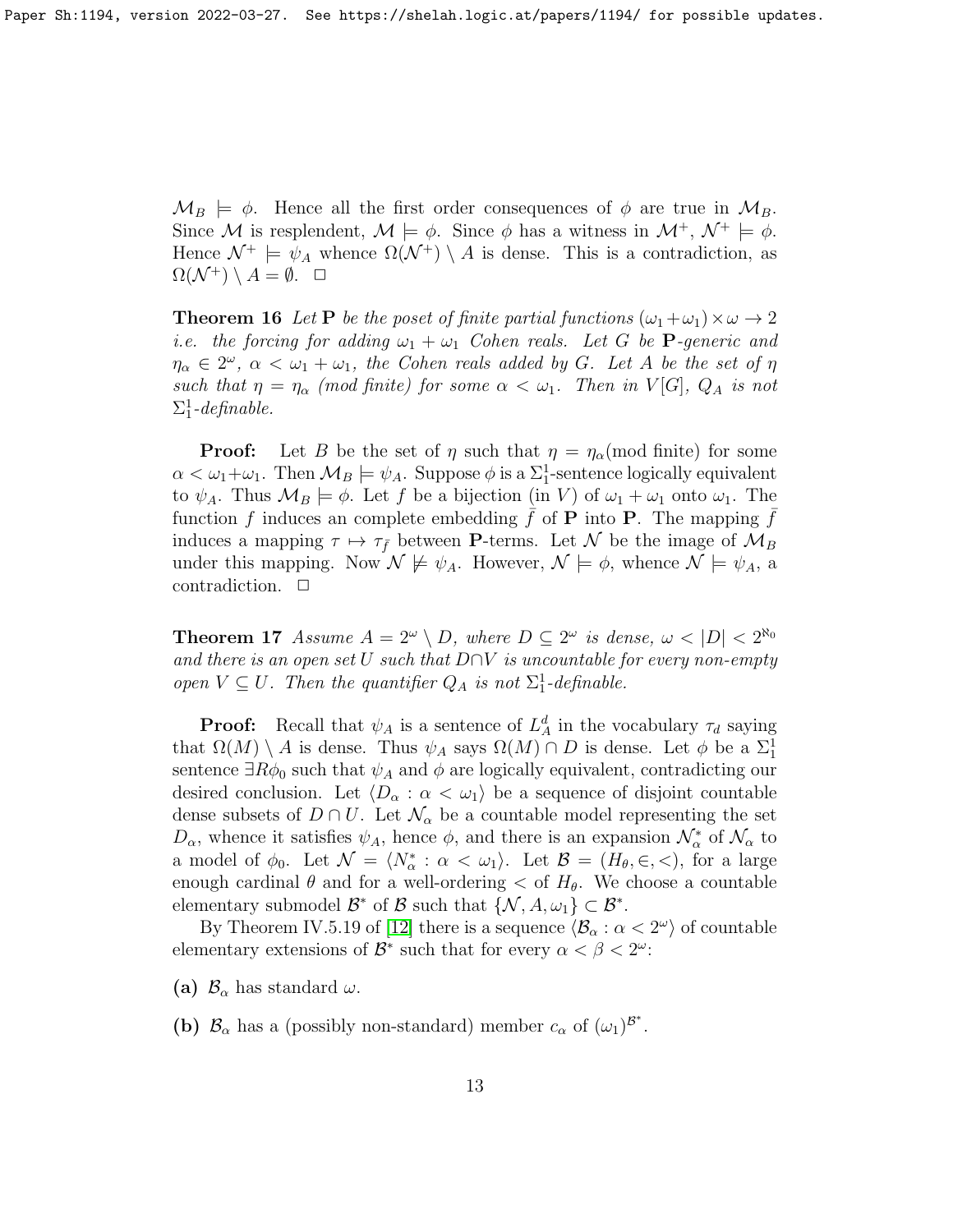(c) If an element of  $\omega_2$  is definable in both  $\mathcal{B}_{\alpha}$  and  $\mathcal{B}_{\beta}$ , then it is in  $\mathcal{B}^*$ .

Let  $\mathcal{N}_\eta^+$  be the  $c_\eta$ 'th member of the sequence  $\langle \mathcal{N}_\alpha^* : \alpha < \omega_1 \rangle$  as interpreted in  $\mathcal{B}_\eta$ . So necessarily  $\mathcal{N}_\eta^+$  is a model of  $\phi_0$  and hence its reduct  $\mathcal{N}_\eta^+ \upharpoonright \tau_d$  is a model of  $\phi$ , and further of  $\psi_A$ . We have continuum many models  $\mathcal{N}^+_{\eta} \upharpoonright \tau_d$ of  $\psi_A$ . However, we will now show that the number of  $\eta$  for which the model  $\mathcal{N}_\eta^+$  |  $\tau_d$  satisfies  $\psi_A$  is at most  $|D| < 2^\omega$ , a contradiction. Suppose  $\mathcal{N}_{\eta}^+ \restriction \tau_d \models \psi_A$ . Then the subset of  $2^{\omega}$  represented by  $\mathcal{N}_{\eta}^+ = (\mathcal{N}_{c_{\eta}}^*)^{\mathcal{B}_{\eta}}$ , i.e.  $(D_{c_n})^{\mathcal{B}_\eta}$ , meets D in a dense set. Every element of  $(D_{c_n})^{\mathcal{B}_\eta}$  is definable in  $\mathcal{B}_\eta$ . By the disjointness clause (c) above we get the claimed contradiction.

We now finish the proof of Theorem [17:](#page-12-0) Suppose  $\eta$  is such that  $\mathcal{N}_{\eta}^+ \not\models \psi_A$ . This is a contradiction because  $\mathcal{N}_{\eta}^+ \models \phi$ .  $\Box$ 

## <span id="page-13-0"></span>7 No strongest extension

We show that there is no strongest extension among positive logics of first order logic, or  $\Sigma^1_{1, \delta}$ , or  $\Sigma^1_{1, \delta}$ , with the Compactness Theorem and the Downward Löwenheim-Skolem Theorem.

We consider sequences  $\mathcal{A} = \langle A_{\alpha} : \alpha \leq \omega_1 \rangle$  such that each  $A_{\alpha}, \alpha < \omega_1$ , is a countable dense subset of  $2^{\omega}$ ,  $\alpha < \beta$  implies  $A_{\alpha} \subset A_{\beta}$ ,  $A_{\omega_1} = \bigcup_{\alpha < \omega_1} A_{\alpha}$ , and the set  $S = \{ \alpha < \omega_1 : A_\alpha = \bigcup_{\beta < \alpha} A_\beta \}$  is stationary.

Let  $\Theta_{\mathrm{TL}}$  be the first order sentence

$$
\exists x (R_3(x) \land \forall y (\neg R_4(y) \lor R_2(x, y))) \land \n\forall x \forall y (\neg R_0(x, y) \lor R_2(x, y)) \land \n\forall x \forall y (\neg R_1(x, y) \lor R_2(x, y)) \land \n\forall x \forall y (\neg R_2(x, y) \lor (R_4(x) \land R_4(y))) \land \n\forall x (\neg R_4(x) \lor R_2(x, x)) \land \n\forall x \forall y \forall z (\neg R_2(x, y) \lor \neg R_2(y, z) \lor R_2(x, z)) \land \n\forall x \forall y \forall z (\neg R_2(y, x) \lor \neg R_2(z, x) \lor R_2(y, z) \lor R_2(z, y)).
$$

Intuitively,  $\Theta_{\text{TL}}$  says that  $R_2$  is a tree-like partial order extending  $R_0$  and  $R_1$ . For example, the model  $\mathcal{M}_A$  of Example [3](#page-4-0) always satisfies  $\Theta_{\text{TL}}$ . If  $\mathcal{M} \models \Theta_{\text{TL}}$ , then one element  $a$  of  $M$  can represent only one  $\eta$ , i.e.

<span id="page-13-2"></span>
$$
\eta, \eta' \in \Omega(\mathcal{M}, a) \text{ implies } \eta = \eta'. \tag{5}
$$

**Definition 18** We define the Lindström quantifier  $Q_A$  as follows. Suppose M is a model and  $\bar{c} \in M^k$ . Then we define that M satisfies

<span id="page-13-1"></span>
$$
(Q_{\mathcal{A}}x_0x_1)(\psi_0(x_0,x_1,\bar{c}),\psi_1(x_0,x_1,\bar{c}),\psi_2(x_0,x_1,\bar{c}),\psi_3(x_0,\bar{c}),\psi_4(x_0,\bar{c})) \quad (6)
$$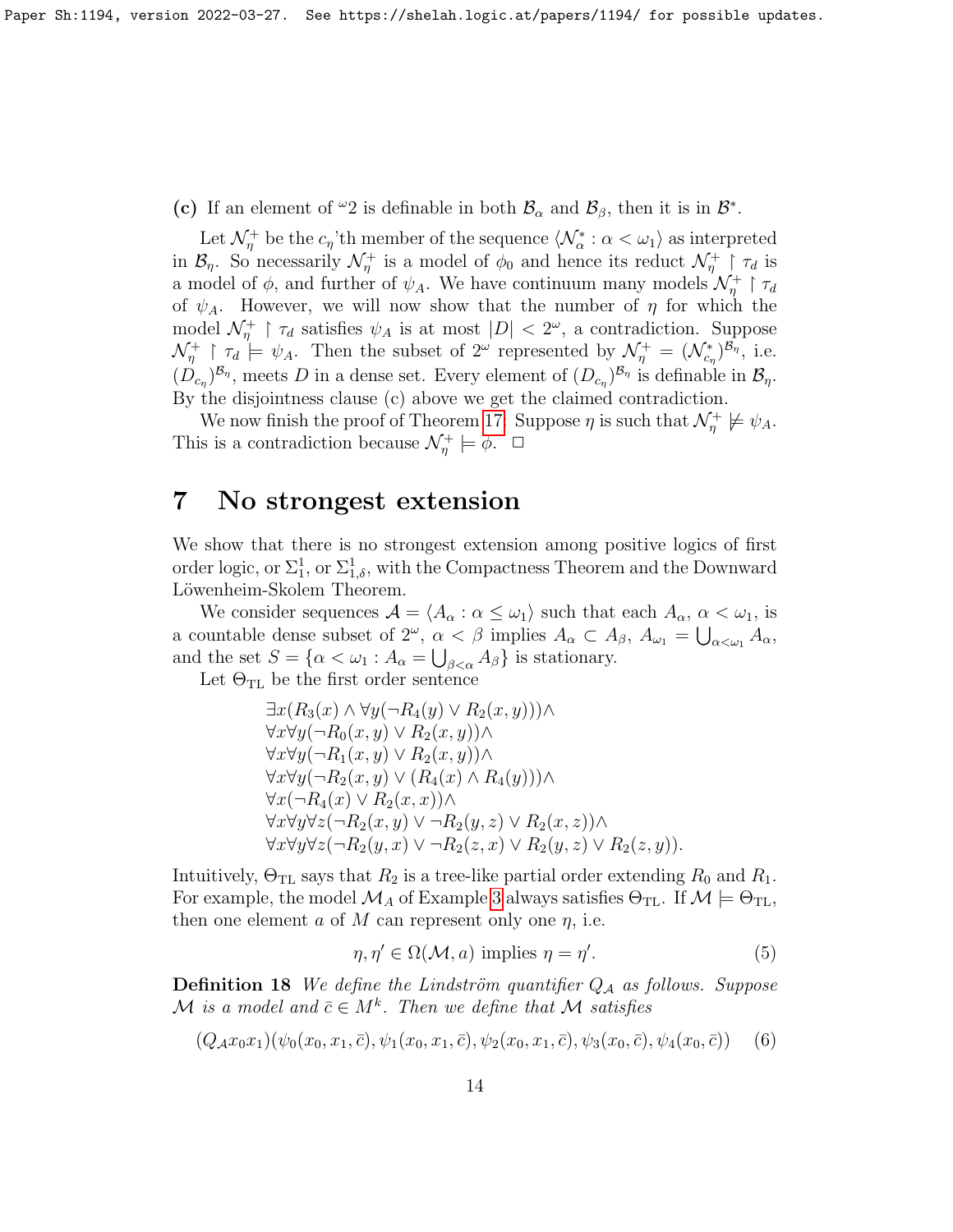if and only if  $\mathcal{M}_{\bar{\psi}} \models \Theta_{\text{TL}}$  and  $\Omega(\mathcal{M}_{\bar{\psi}}) \cap A_{\omega_1} \in \mathcal{A}$ , where  $\mathcal{M}_{\bar{\psi}}$  is as in Definition [5](#page-5-0) and  $\Omega(\mathcal{M}_{\bar{\psi}})$  is as in Definition [4.](#page-4-1)

<span id="page-14-2"></span>**Definition 19** We define  $L^d$  as the closure of first order logic under  $\wedge$ ,  $\vee$ ,  $\exists$ ,  $\forall$ ,  $\exists R$  and  $Q_{\mathcal{A}}$ . The fragment, where  $Q_{\mathcal{A}}$  is applied to first order formulas  $\bar{\psi}$ only is denoted  $L^{d^-}_\mathcal{A}$ . Similarly,  $L^{d,\omega}_\mathcal{A}$ ,  $L^{d,\infty}_\mathcal{A}$ ,  $L^{d^-,\omega}_\mathcal{A}$ , and  $L^{d^-,\infty}_\mathcal{A}$ .

<span id="page-14-0"></span>**Theorem 20 (Los Lemma for**  $L^d_{\mathcal{A}}$ ) Suppose  $\mathcal{M}_i$ ,  $i \in I$ , are models and D is an  $\omega_1$ -incomplete ultrafilter on a set I. Let  $\mathcal{M} = \prod_{i \in I} \mathcal{M}_i/D$ ,  $f_0, \ldots, f_{n-1} \in$  $\prod_{i\in I} M_i$  and  $\phi(x_0,\ldots,x_{n-1})$  in  $L^d_{\mathcal{A}}$  (even in  $L^{d,\infty}_{\mathcal{A}}$ ). Then

$$
\{i \in I : \mathcal{M}_i \models \phi(f_0(i), \dots, f_{n-1}(i))\} \in D \Rightarrow \mathcal{M} \models \phi(f_0/D, \dots, f_{n-1}/D).
$$

**Proof:** We follow the proof of Theorem [8.](#page-6-0) The only point that requires attention is the induction step for  $Q_{\mathcal{A}}$ . We assume

$$
J = \{ u \in I : \mathcal{M}_i \models Q_{\mathcal{A}} x_0 x_1 \psi_0(x_0, x_1, \bar{f}(i)) \dots \psi_4(x_0, \bar{f}(i)) \} \in D \tag{7}
$$

and demonstrate  $M \models Q_{\mathcal{A}} x_0 x_1 \psi_0(x_0, x_1, \bar{f}/D) \dots \psi_4(x_0, \bar{f}/D)$ . As in the proof of Theorem [8,](#page-6-0) it can be shown that the set B of  $\eta \in 2^{\omega}$  such that there is  $a \in M$  such that for some  $b_0^n, \ldots, b_{n-1}^n$  in  $\prod_i M_i/D$  we have  $M \models$  $\Gamma_{\bar{\psi}}^{n,k}$  $\psi_{\bar{\psi},\eta|n}^{n,k}(b_0^n,\ldots,b_{n-1}^n,a,\bar{f}/D)$  for all  $n<\omega$ , is the full set  $2^{\omega}$ . It follows that  $2^{\omega} \cap A_{\omega_1} = A_{\omega_1}$  and hence that  $2^{\omega} \cap A_{\omega_1} \in \mathcal{A}$ , as claimed.  $\Box$ 

Corollary 21 If  $2^{\omega} \setminus A$  is dense, then  $L^d_{\mathcal{A}}$  (even  $L^{d,\infty}_{\mathcal{A}}$ ) satisfies the (full) Compactness Theorem.

**Proof:** The ultrafilter we used in the proof of Corollary [9](#page-7-0) was regular, hence  $\omega_1$ -incomplete.  $\Box$ 

We can prove the Downward Löwenheim-Skolem-Tarski Theorem for  $L^{d^-}_{\mathcal{A}}$ only (see Proposition [25](#page-17-0) and Theorem [27\)](#page-18-0).

<span id="page-14-1"></span>Theorem 22 (Downward Löwenheim-Skolem-Tarski Theorem)  $Sup$ pose M is a model for a countable vocabulary and  $X \subseteq M$  is countable. Then there is  $\mathcal{N} \preccurlyeq_{\mathcal{N}}^ \sum_{L_d^d-}^+\mathcal{M}$  (even  $\mathcal{N}\preccurlyeq_{\Gamma}^-\mathcal{M}$  for any fixed countable fragment of  $L^{d,\omega}_\mathcal{A}$ ) such that  $X \subseteq N$  and  $|N| \leq \aleph_0$ .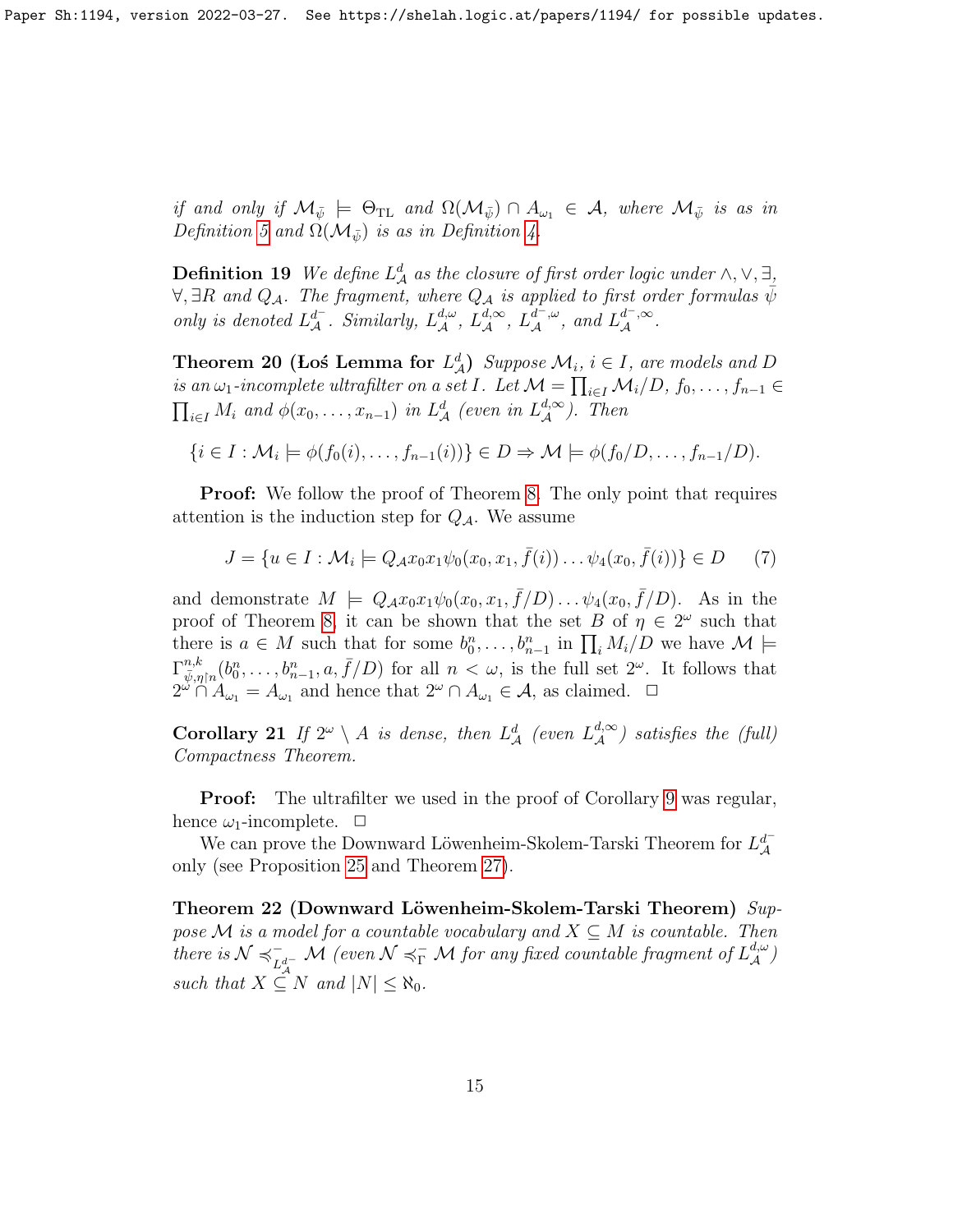**Proof:** We first expand M as follows: For every  $L_A^{d^-}$ -formula  $\phi(R,\bar{z})$ , where R is n-ary and  $\bar{z} = z_0, \ldots, z_{k-1}$ , there is a predicate symbol  $R^*$  of arity  $k+n$  such that if  $\mathcal{M} \models \exists R\phi(R,\bar{c}),$  then  $\mathcal{M} \models \phi(R^*(\bar{c},\cdot),\bar{c}).$  Likewise, we may assume the vocabulary of M has a Skolem function  $f_{\phi}$  for each formula  $\phi(x, \bar{z})$ such that if  $\mathcal{M} \models \exists \phi(x, \bar{c})$ , then  $\mathcal{M} \models \phi(f_{\phi}(\bar{c}), \bar{c})$ . Let  $\tau$  be the original vocabulary of  $\mathcal M$  and  $\tau^*$  the vocabulary of the expansion, which we also denote M. For any formulas  $\bar{\psi}$  in  $L^{d-}_{\mathcal{A}}$  of the vocabulary  $\tau^*$  let  $g(n, k, \bar{\psi}, \eta)$ be the function which maps  $n, k, \bar{\psi}$  and  $\eta \in 2^n$  to  $\Gamma^{n,k}_{\bar{\psi},\eta}(y_0, \ldots, y_n, \bar{x}, \bar{z})$ . Recall that  $S = {\alpha < \omega_1 : A_{\alpha} = \bigcup_{\beta < \alpha} A_{\beta}}$  is stationary. Let  $K \prec H_{\theta}$ , where  $\theta \geq (2^{\omega})^+$  such that  $M \subseteq H_{\theta}$ ,  $|\dot{K}| = \aleph_0$ ,  $\{A, \omega_1, \tau^*, \mathcal{M}, X, g\} \cup \omega_1 \cup \tau \cup X \subseteq K$ , and  $\delta = K \cap \omega_1 \in S$ . Let N be the restriction of M to K, i.e. the universe N of N is  $M \cap K$  and the constants, relations and functions of M are relativized to  $N$ .

As in the proof of Theorem [12,](#page-9-0) N is closed under the interpretations of function symbols of the vocabulary of  $M$ .

**Claim:** If  $\phi(\vec{x})$  is a  $\tau^*$ -formula in  $L^{\vec{d}^-}_{\mathcal{A}}$ , then  $\mathcal{M} \models \phi(\vec{c}) \Rightarrow \mathcal{N} \models \phi(\vec{c})$ .

We use induction on  $\phi$ . In light of the proof of Theorem [12,](#page-9-0) we only need to consider the quantifier  $Q_{\mathcal{A}}$ . Suppose M satisfies [\(6\)](#page-13-1) with  $\bar{c} \in N^k$ . Thus  $\Omega(\mathcal{M}_{\bar{\psi}}) \cap A_{\omega_1} \in \mathcal{A}$ . Hence

$$
K \models \text{``}\Omega(\mathcal{M}_{\bar{\psi}}) \cap A_{\omega_1} \in \mathcal{A} \text{''}.
$$

Note that since  $\delta \in S$ ,  $K \cap A_{\omega_1} = A_{\delta}$ . **Case 1:**  $\Omega(\mathcal{M}_{\bar{\psi}}) \cap A_{\omega_1} = A_{\alpha}$  for some  $\alpha < \omega_1$ . Then  $\alpha < \delta$  and

$$
K \models \text{``}\Omega(\mathcal{M}_{\bar{\psi}}) \cap A_{\omega_1} = A_{\alpha} \text{''}.
$$

We prove  $\Omega(\mathcal{N}_{\bar{\psi}}) \cap A_{\omega_1} = A_{\alpha}$ , from which  $\Omega(\mathcal{N}_{\bar{\psi}}) \cap A_{\omega_1} \in \mathcal{A}$  follows.

Let first  $\eta \in \Omega(\mathcal{N}_{\bar{\psi}}) \cap A_{\omega_1}$ . There are  $a \in N$  and  $b_0^n, \ldots, b_{n-1}^n$  in N such that  $\mathcal{N} \models \Gamma^{n,k}_{\bar{\psi},\eta\restriction n}(b_0^n,\ldots,b_{n-1}^n,a,\bar{c})$  for all  $n < \omega$ . Since the formulas of  $\bar{\psi}$  are first order,  $\mathcal{M} \models \Gamma^{n,k}_{\bar{\psi},\eta\restriction n}(b_0^n,\ldots,b_{n-1}^n,a,\bar{c})$  for all  $n < \omega$ . Hence  $\eta \in \Omega(\mathcal{M}_{\bar{\psi}}) \cap A_{\omega_1} = A_{\alpha}.$ 

For the converse, let  $\eta \in A_{\alpha}$ . Note that now  $\eta \in K$ . By the choice of  $\alpha, \eta \in \Omega(\mathcal{M}_{\bar{\psi}})$ . Hence there is  $a \in M$  such that for some  $b_0^n, \ldots, b_{n-1}^n$ in M we have  $\mathcal{M} \models \Gamma^{n,k}_{\bar{\psi},\eta\restriction n}(b_0^n,\ldots,b_{n-1}^n,a,\bar{c})$  for all  $n < \omega$ . Such an a and such  $b_0^n, \ldots, b_{n-1}^n$  exist also in K, by elementarity, as  $\eta \in K$ . By Induction Hypothesis,  $\mathcal{N} \models \Gamma^{n,k}_{\bar{\psi},\eta \restriction n}(b^n_0,\ldots,b^n_{n-1},a,\bar{c})$  for all  $n < \omega$ . Thus  $\eta \in \Omega(\mathcal{N}_{\bar{\psi}})$ .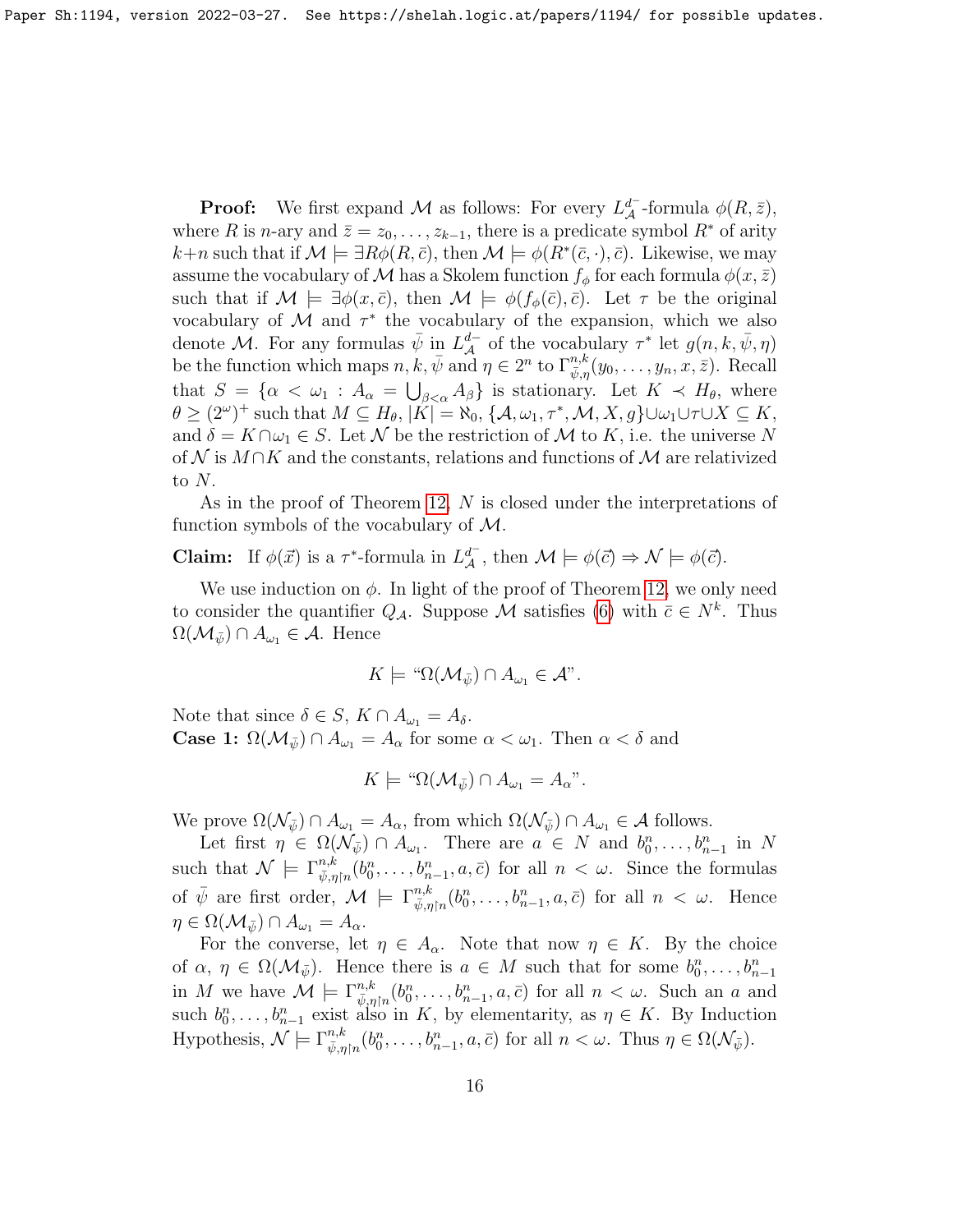**Case 2:**  $\Omega(\mathcal{M}_{\bar{\psi}}) \cap A_{\omega_1} = A_{\omega_1}$ . Then  $K \models \text{``}\Omega(\mathcal{M}_{\bar{\psi}}) \cap A_{\omega_1} = A_{\delta}$ ". We prove  $\Omega(\mathcal{N}_{\bar{\psi}}) \cap A_{\omega_1} = A_{\delta}$ , from which  $\Omega(\mathcal{N}_{\bar{\psi}}) \cap A_{\omega_1} \in \mathcal{A}$  follows.

Let first  $\eta \in \Omega(\mathcal{N}_{\bar{\psi}}) \cap A_{\omega_1}$ . As in Case 1,  $\eta \in \Omega(\mathcal{M}_{\bar{\psi}})$ . Because we have [\(5\)](#page-13-2), that is,  $\eta$  is determined by an element of N, we may conclude  $\eta \in K$ . By  $K \prec H_{\theta}, \eta \in (A_{\omega_1})^K$ . Hence  $\eta \in A_{\delta}$ .

For the converse, let  $\eta \in A_{\delta}$ . Since  $\delta \in S$ ,  $A_{\delta} \subset K$ , and hence  $\eta \in K$ . On the other hand,  $\eta \in \Omega(\mathcal{M}_{\bar{\psi}})$ , since  $A_{\delta} \subset A_{\omega_1} = \Omega(\mathcal{M}_{\bar{\psi}}) \cap A_{\omega_1}$ . Now we can argue as in Case 1 to conclude  $\eta \in \Omega(\mathcal{N}_{\bar{\psi}})$ .  $\Box$ 

A consequence of Corollary [20](#page-14-0) and Theorem [22](#page-14-1) is that the positive logic  $L_A^{d^-}$  is an extension of  $\Sigma_1^1$  with both the Compactness Theorem and the Downward Löwenheim-Skolem Theorem. Similarly,  $L_A^{d^-,\omega}$  is such an extension of  $\Sigma^1_{1,\delta}.$ 

**Theorem 23** There are positive logics  $L_1$  and  $L_2$  such that

- 1.  $L_1, L_2$  both (properly) extend  $\Sigma_1^1$ .
- 2.  $L_1, L_2$  both satisfy the Compactness Theorem and the Downward Löwenheim-Skolem Theorem.
- 3. There is no logic  $L_3$  such that  $L_1 \leq L_3$ ,  $L_2 \leq L_3$ , and  $L_3$  satisfies the Downward Löwenheim-Skolem Theorem.

We can replace  $\Sigma_1^1$  by  $\Sigma_{1,\delta}^1$ .

**Proof:** Let A be as above but  $A_{\alpha} = \bigcup_{\beta < \alpha} A_{\beta}$  for all limit  $\alpha$ . Let  $S, S' \subseteq \omega_1$  be disjoint stationary sets. Note that the set of elements of S that are limits of elements of  $S$  is stationary, because it contains the intersection of S with the closed unbounded set of limits of elements of S. Similarly, the set of elements of  $S'$  that are limits of elements of  $S'$  is stationary. Let  $A = \langle A_{\alpha} : \alpha \in S \rangle^{\wedge} \langle A_{\omega_1} \rangle$  and  $A' = \langle A_{\alpha} : \alpha \in S' \rangle^{\wedge} \langle A_{\omega_1} \rangle$ . Now both  $\{\alpha \in S : A_{\alpha} = \bigcup_{\beta \in \alpha \cap S} A_{\beta}\}\$ and  $\{\alpha \in S' : A_{\alpha} = \bigcup_{\beta \in \alpha \cap S'} A_{\beta}\}\$ are stationary. Let

$$
\psi_{\mathcal{A}} = (Q_{\mathcal{A}}x_0x_1)(R_0(x_0, x_1), R_1(x_0, x_1), R_2(x_0, x_1), R_3(x_0), R_4(x_0))
$$

and similarly  $\psi_{\mathcal{A}}$ . Let  $\phi$  be the sentence  $\psi_{\mathcal{A}} \wedge \psi_{\mathcal{A}} \wedge \Theta_{TL}$ . This sentence has a model, namely  $\mathcal{M}_{A_{\omega_1}}$ . Suppose it has a countable model  $\mathcal{N}$ . Then  $\Omega(\mathcal{N}) \cap A_{\omega_1} \in \mathcal{A} \cap \mathcal{A}'$ . Hence  $\Omega(\mathcal{N}) \cap A_{\omega_1} = A_{\omega_1}$ . Since  $\mathcal{N} \models \Theta_{TL}$ , N must be uncountable, a contradiction.  $\Box$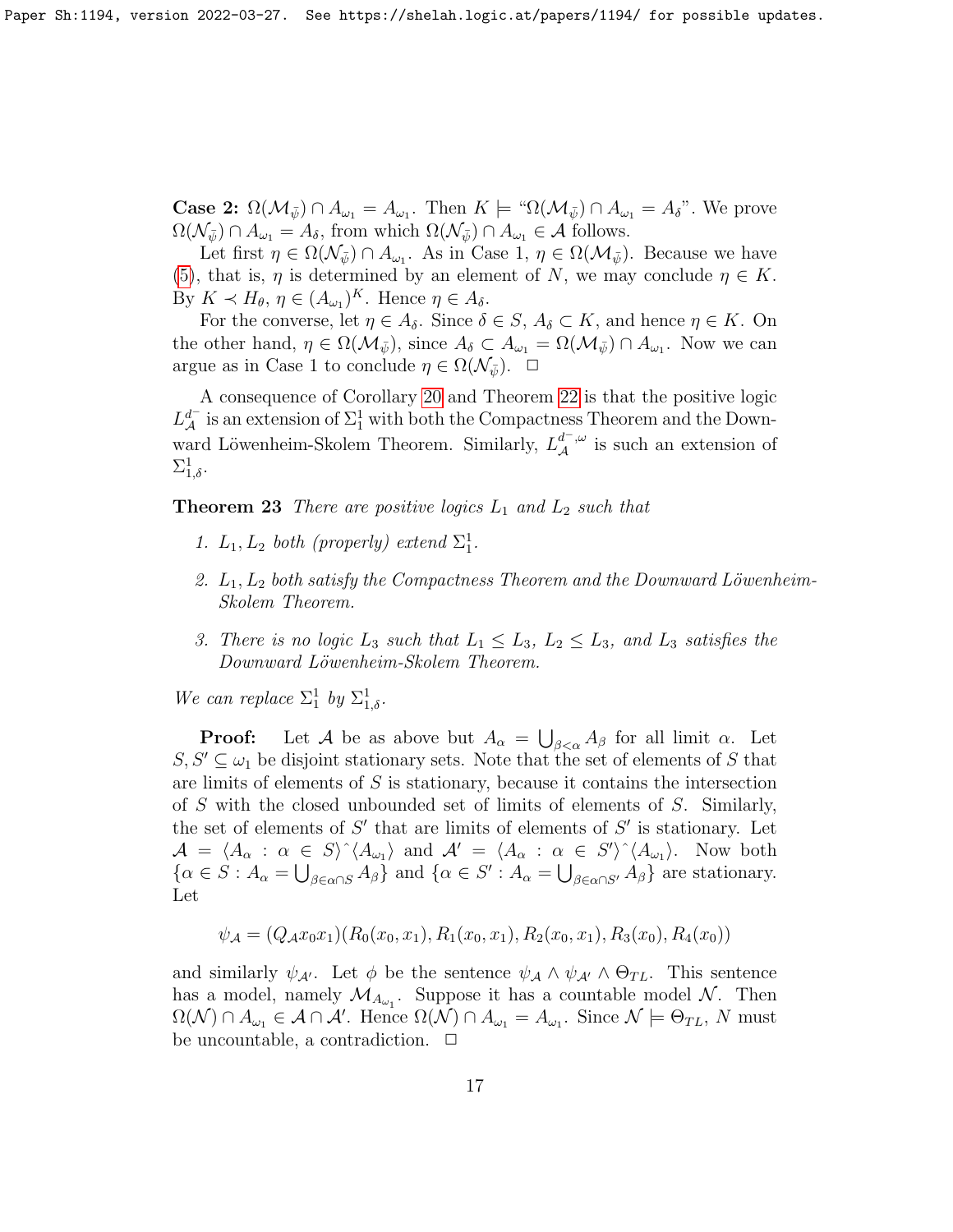**Corollary 24** No extension of  $\Sigma_1^1$  is strongest with respect to the Compactness Theorem and the Downward Löwenheim-Skolem Theorem, among positive logics.

We shall now prove that Theorem [22](#page-14-1) does not hold with  $L^{d-}_{\mathcal{A}}$  replaced by  $L^d_{\mathcal{A}}.$ 

<span id="page-17-0"></span>**Proposition 25** Suppose  $A$  is as above. There is an uncountable model  $M$ for a countable vocabulary such that there is no countable  $N \preccurlyeq_{\tau}^{-1}$  $_{L_A^d}^-$  M.

**Proof:** Let M be the union of  $2^{\omega}$ ,  $2^{<\omega}$  and  $2^{\omega} \times \omega_1$ . The relations of the structure  $\mathcal M$  are

- 1.  $R_i^{\mathcal{M}} = \{a^{\hat{}} \langle i \rangle : a \in 2^{<\omega}\}\ (i = 0, 1).$
- 2.  $R_2^{\mathcal{M}} = \{(a, b) \in (2^{<\omega}) \times 2^{\omega} : a \triangleleft b\}.$
- 3.  $R_3^{\mathcal{M}} = {\emptyset}.$
- 4.  $R_4^{\mathcal{M}} = 2^{\omega} \cup 2^{<\omega}$ .

5. 
$$
R_5^{\mathcal{M}} = \{(a, (a, \alpha)) : a \in 2^{\omega}, \alpha < \omega_1\}.
$$

6.  $R_6^{\mathcal{M}} = 2^{\omega}$ .

7. 
$$
R_7^{\mathcal{M}} = 2^{<\omega}.
$$

- 8.  $Q_1^{\mathcal{M}} = 2^{\omega} \times \omega_1$ .
- 9.  $Q_2^{\mathcal{M}} = \{(a, \alpha) \in Q_1 : (a \in A_0 \land \alpha < \omega) \lor (a \in A_2 \setminus A_1 \land \alpha < \omega_1)\}.$
- 10.  $Q_3^{\mathcal{M}} = \{(a, b) : \exists \alpha (a \in A_\alpha \land b \in A_{\omega_1} \setminus A_\alpha)\}.$

Suppose  $\mathcal{N} \preccurlyeq_{\mathcal{N}}^{-1}$  $L^d$  *M* is countable. Let  $\phi(x)$  be the existential second order formula

 $R_6(x) \wedge \exists F(F \text{ is a one-one function from } R_7 \text{ onto } \{y : Q_2(x, y)\}).$ 

- $\mathcal{M} \models \phi(a)$  if and only if  $a \in A_0^{\mathcal{M}}$ .
- $\mathcal{N} \models \phi(a)$  if and only if  $a \in A_0^{\mathcal{N}} \cup (A_2^{\mathcal{N}} \setminus A_1^{\mathcal{N}})$ .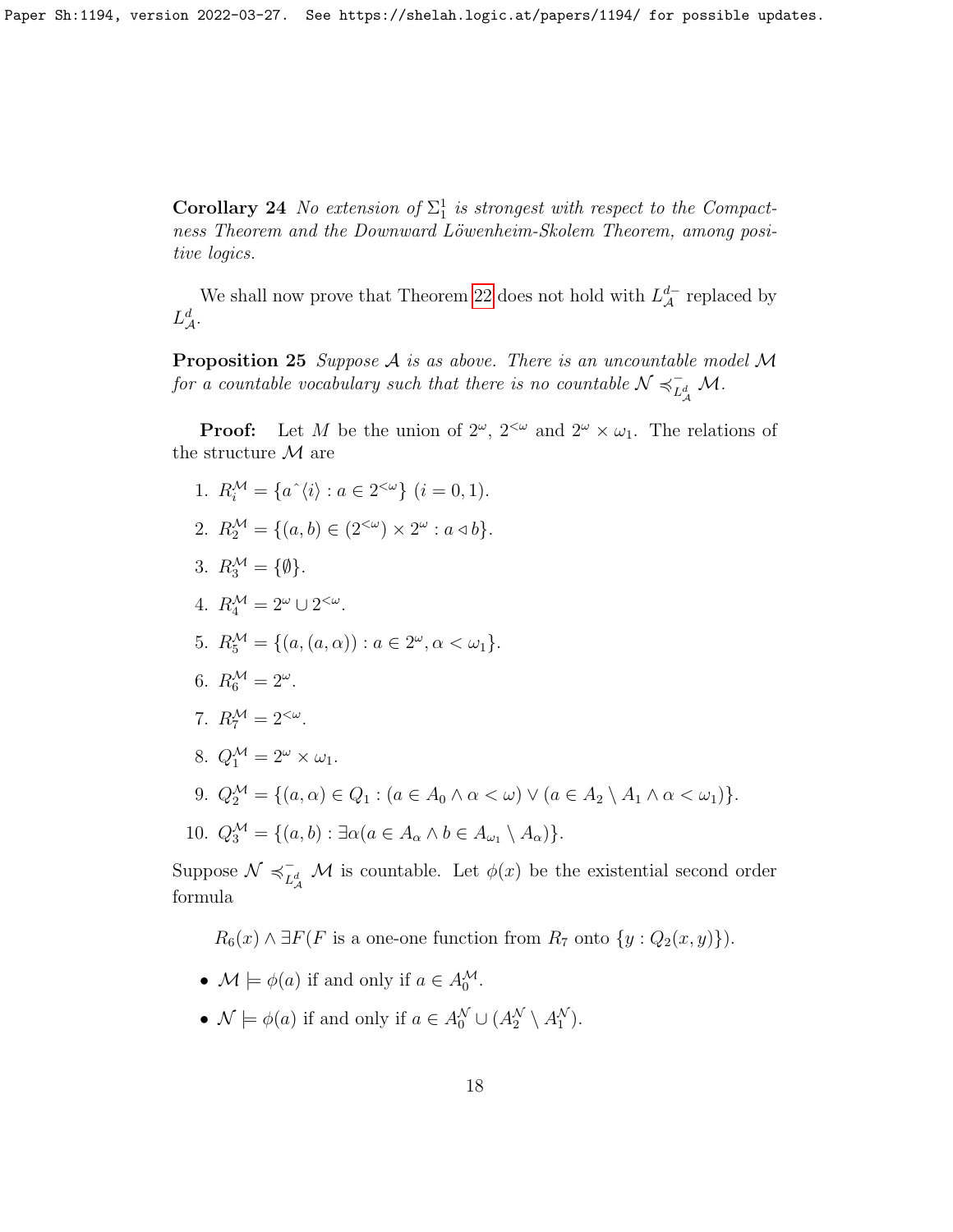Thus

$$
\mathcal{M} \models (Q_{\mathcal{A}}x_0x_1)(\psi_0(x_0, x_1, \bar{c}), \psi_1(x_0, x_1, \bar{c}), \psi_2(x_0, x_1, \bar{c}), \psi_3(x_0, \bar{c}), \psi_4(x_0, \bar{c}))
$$

but

$$
\mathcal{N} \not\models (Q_{\mathcal{A}}x_0x_1)(\psi_0(x_0, x_1, \bar{c}), \psi_1(x_0, x_1, \bar{c}), \psi_2(x_0, x_1, \bar{c}), \psi_3(x_0, \bar{c}), \psi_4(x_0, \bar{c}))
$$

|  | ___ |  |
|--|-----|--|

Despite the negative result of Theorem [25,](#page-17-0) Theorem [22](#page-14-1) still holds for the fragment of  $L^d$  obtained by dropping existential second order quantifiers.

**Definition 26** Let  $L_A^{d0}$  be defined as  $L_A^d$  (Definition [19\)](#page-14-2) except that existential second order quantification is not allowed. Let  $L_A^{d_1}$  be defined as the extension of  $L^d$  by adding negation to the logical operations.

Clearly,  $L_A^{d0}$  is a positive logic and it satisfies the Compactness Theorem because even  $L^d_{\mathcal{A}}$  does. The logic  $L^{d_1}_{\mathcal{A}}$  is an abstract logic in the sense of [\[10\]](#page-20-0). Unlike our positive logics, it is closed under negation and also closed under substitution. Note that  $L^{d0}_{\mathcal{A}} \leq L^{d1}_{\mathcal{A}}$ .

<span id="page-18-0"></span>Theorem 27 (Downward Löwenheim-Skolem-Tarski Theorem) Suppose M is a model for a countable vocabulary and  $X \subseteq M$  is countable. Then there is  $\mathcal{N} \preccurlyeq_{L_A^{d_1}} \mathcal{M}$  such that  $X \subseteq N$  and  $|N| \leq \aleph_0$ . In particular,  $\mathcal{N} \preccurlyeq_{L_{\mathcal{A}}^{d0}} \mathcal{M}.$ 

**Proof:** This is as in the proof of Theorem [22.](#page-14-1) We first expand  $M$ as follows: For every  $L^{d_1}_{\mathcal{A}}$ -formula  $\phi(\bar{z})$ , where  $\bar{z} = z_0, \ldots, z_{k-1}$ , there is a predicate symbol  $R_{\phi}$  of arity k such that  $\mathcal{M} \models \forall \bar{z}(\phi(\bar{z}) \leftrightarrow R_{\phi}(\bar{z}))$ . Let  $\tau$  be the original vocabulary of  $\mathcal M$  and  $\tau^*$  the vocabulary of the expansion. For any atomic formulas  $\psi$  of the vocabulary  $\tau^*$  let  $g(n, k, \bar{\psi}, \eta)$  be the function which maps  $n, k, \bar{\psi}$  and  $\eta \in 2^n$  to  $\Gamma^{n,k}_{\bar{\psi},\eta}(y_0,\ldots,y_n,x,\bar{z})$ . Let  $K \prec H_\theta$ , where  $\theta \geq (2^{\omega})^+$  such that  $M \subseteq H_{\theta}$ ,  $|K| = \aleph_0$ ,  $\{A, \omega_1, \tau^*, \mathcal{M}, X, g\} \cup \omega_1 \cup \tau \cup X \subseteq K$ , and  $\delta = K \cap \omega_1 \in S$ . Let N be the restriction of M to K, i.e. the universe N of N is  $M \cap K$  and the constants, relations and functions of M are relativized to  $N$ .

As in the proof of Theorem [12,](#page-9-0) N is closed under the interpretations of function symbols of the vocabulary of  $M$ .

**Claim:** If  $\phi(\vec{x})$  is a  $\tau^*$ -formula in  $L^{\text{d1}}_{\mathcal{A}}$  and  $\vec{c} \in N$ , then  $\mathcal{N} \models \phi(\vec{c}) \leftrightarrow R_{\phi}(\vec{c})$ .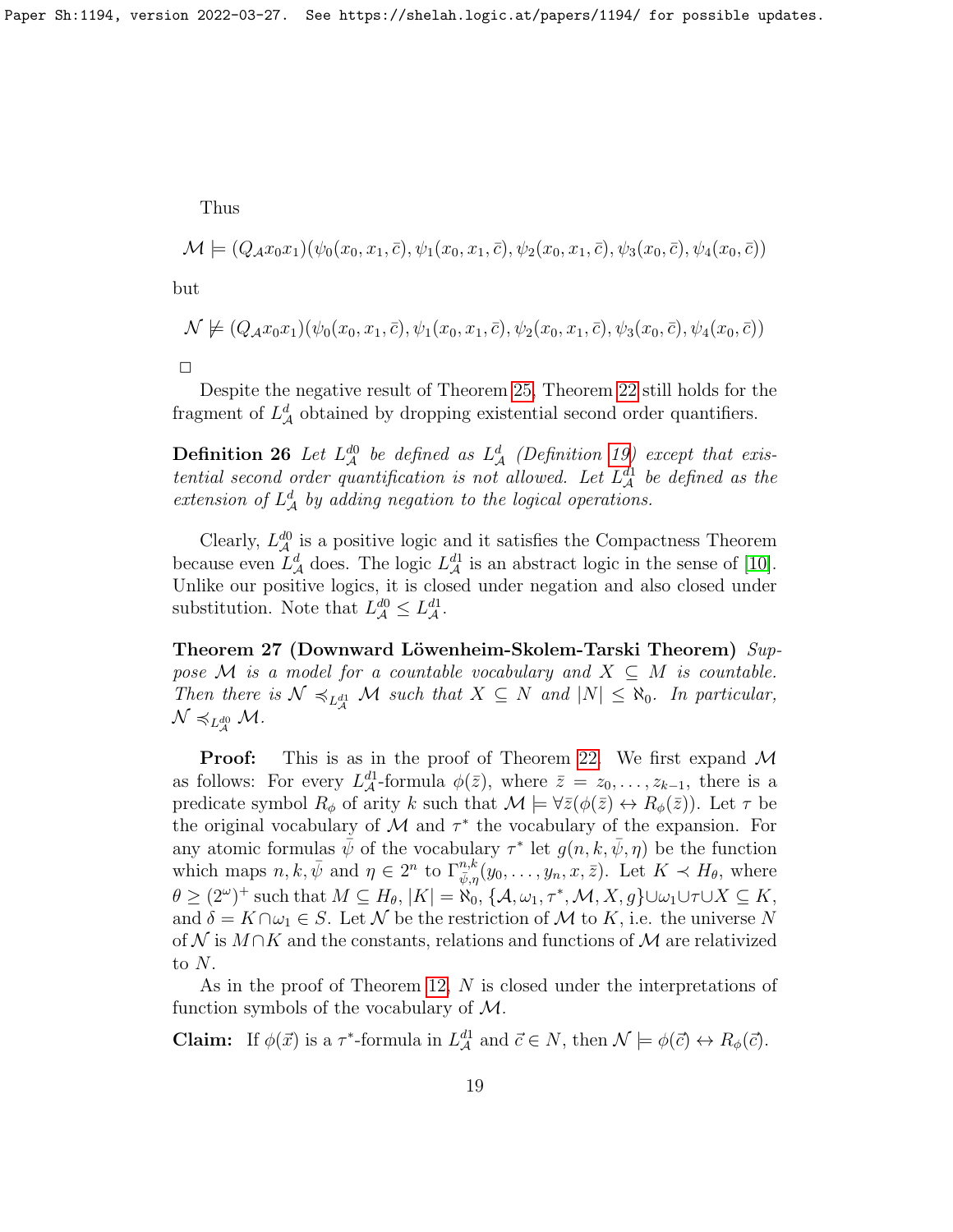The proof of this claim is as in the proof of Theorem [22.](#page-14-1) Since  $\mathcal{N} \subseteq \mathcal{M}$ in the vocabulary  $\tau^*$ , the claim implies  $\mathcal{N} \preccurlyeq_{L_A^{d_1}} \mathcal{M}$ .  $\Box$ 

The logic  $L^{d_1}_{\mathcal{A}}$  is closed under negation and satisfies the Downward Löwenheim-Skolem Theorem. Thus it cannot satisfy the Compactness Theorem, although its sublogic  $L^{d0}_{\mathcal{A}}$  does.

# References

- <span id="page-19-7"></span>[1] J. Barwise and S. Feferman, editors. Model-theoretic logics. Perspect. Math. Log. Springer, Berlin, 1985.
- <span id="page-19-8"></span>[2] Jon Barwise and John Schlipf. An introduction to recursively saturated and resplendent models. J. Symbolic Logic, 41(2):531–536, 1976.
- <span id="page-19-1"></span>[3] Ita¨ı Ben Yaacov, Alexander Berenstein, C. Ward Henson, and Alexander Usvyatsov. Model theory for metric structures. In Model theory with applications to algebra and analysis. Vol. 2, volume 350 of London Math. Soc. Lecture Note Ser., pages 315–427. Cambridge Univ. Press, Cambridge, 2008.
- <span id="page-19-2"></span>[4] Ita¨ı Ben Yaacov and Bruno Poizat. Fondements de la logique positive. J. Symbolic Logic, 72(4):1141–1162, 2007.
- <span id="page-19-6"></span>[5] C. C. Chang and H. J. Keisler. Model theory, volume 73 of Studies in Logic and the Foundations of Mathematics. North-Holland Publishing Co., Amsterdam, third edition, 1990.
- <span id="page-19-4"></span>[6] H.-D. Ebbinghaus. Extended logics: the general framework. In Modeltheoretic logics, Perspect. Math. Logic, pages 25–76. Springer, New York, 1985.
- <span id="page-19-0"></span>[7] Marta García-Matos and Jouko Väänänen. Abstract model theory as a framework for universal logic. In Logica universalis, pages 19–33. Birkhäuser, Basel, 2005.
- <span id="page-19-3"></span>[8] Tapani Hyttinen. Games and infinitary languages. Ann. Acad. Sci. Fenn. Ser. A I Math. Dissertationes, (64):32, 1987.
- <span id="page-19-5"></span>[9] Per Lindström. First order predicate logic with generalized quantifiers. Theoria, 32:186–195, 1966.